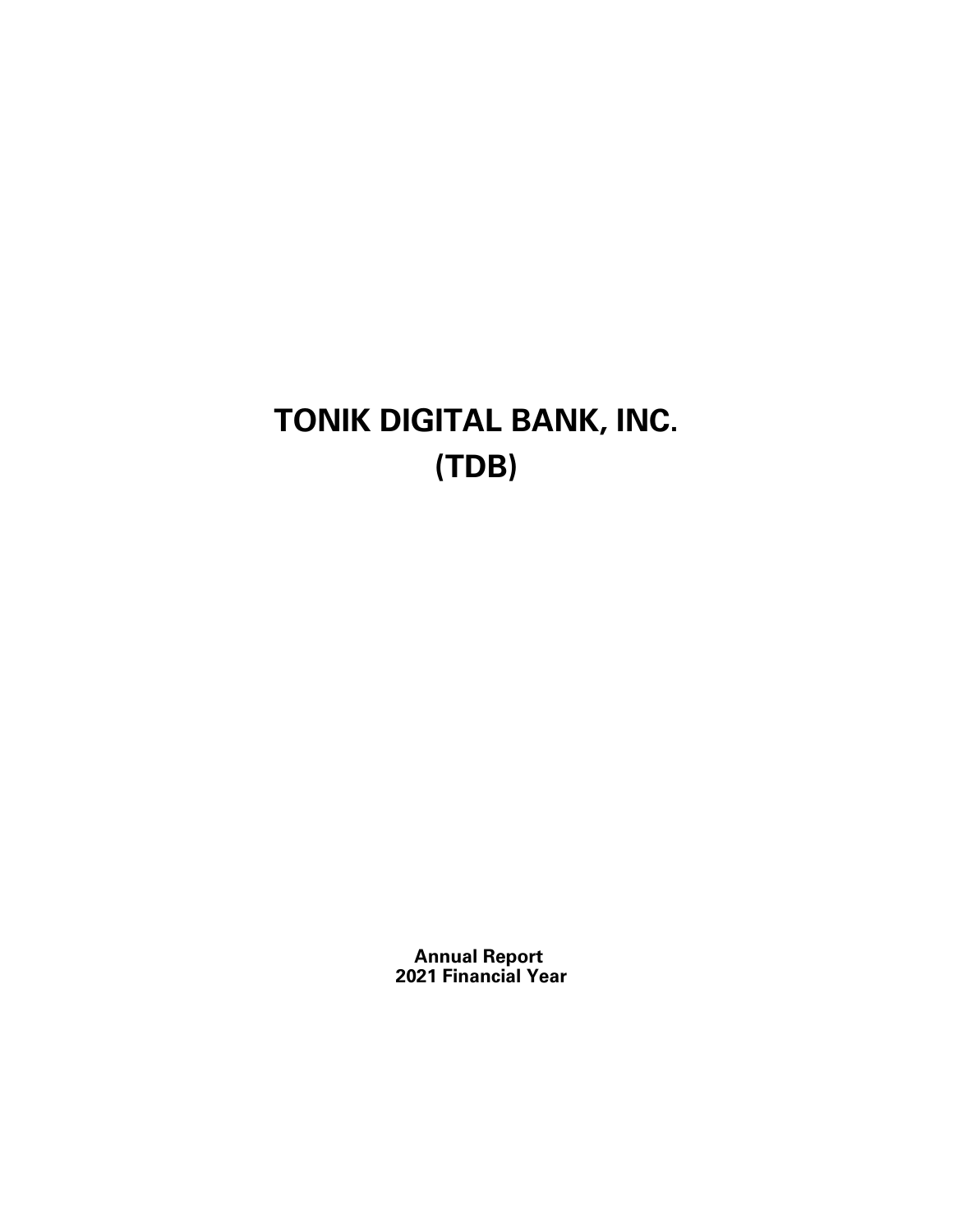## **Table of Contents**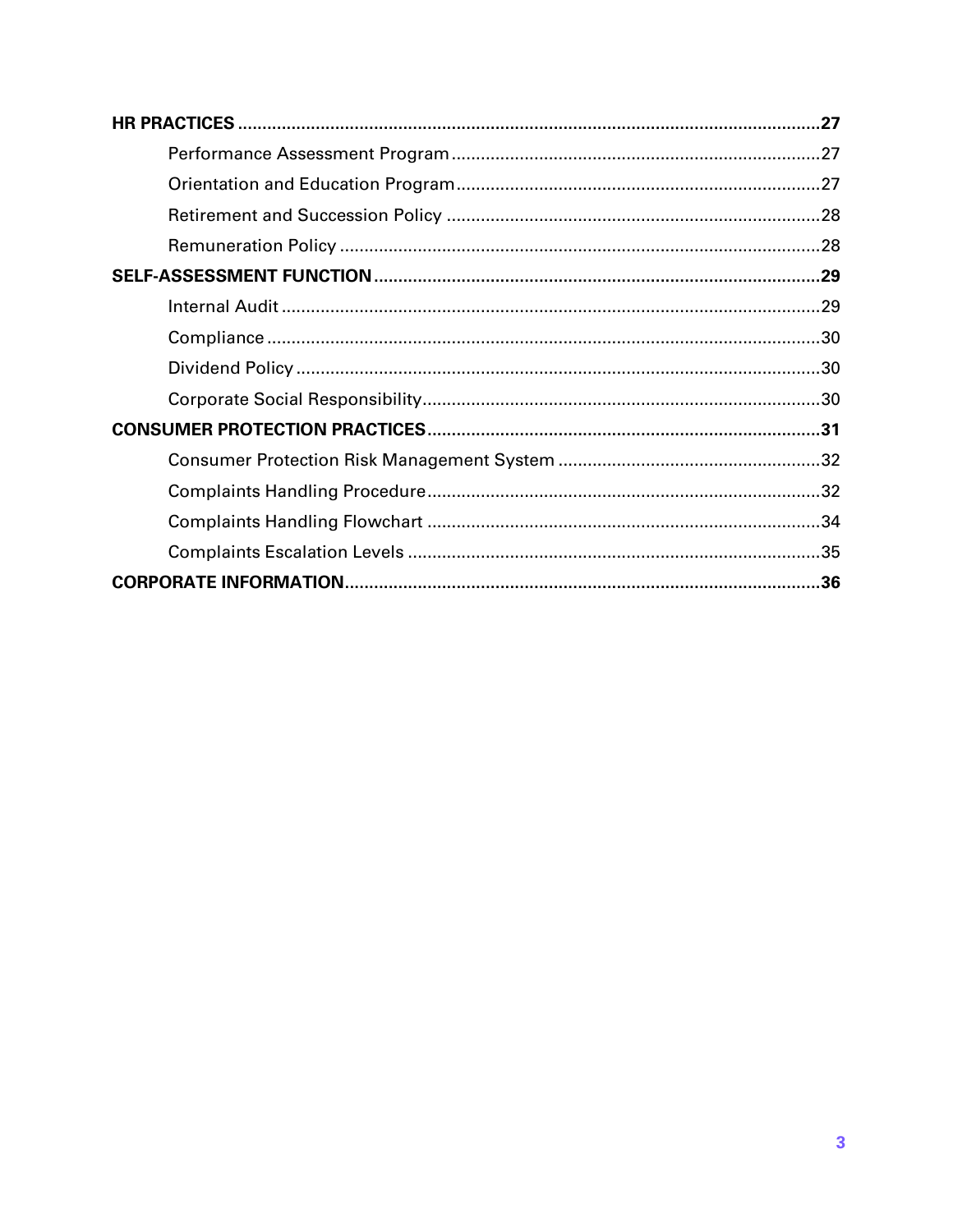#### **CORPORATE POLICY**

#### **Vision and Mission**

We believe the existing Filipino banking customers and the 70% of the Filipinos that remain unbanked deserve a better choice - a digital-only bank that is simple, not intimidating, helpful for savings, and more at the simple click of a button. We firmly believe that the Philippines, being the world leader in internet and social media usage, is ripe for becoming a world leader in digital banking, too.

#### **Brand and Differentiation**

Innovation is woven into the DNA of Tonik Digital Bank, Inc. ("TDB", "Tonik" or "The Bank"). We put customers first. We challenge the status quo. We are relentless. We are passionate about improving people's financial lives through the use of technology.

#### **Business Model**

Tonik provides retail financial products, including deposits, loans, savings accounts, payments, and cards on a highly secure digital banking platform.

With an unsecured consumer lending opportunity of around USD100B in the country and market research indicating that more than half of existing bank clients would switch to a purely digital platform, Tonik provides Filipinos more opportunities to avail of financial products for their various needs.

#### **Products and Services**

Tonik offers a suite of banking products and services built on a purely digital and highly secure platform:

- 1. **Tonik Account (Transactional Savings Account) with an instant Virtual Mastercard** – main savings account with 1% savings rate per annum. Gateway to access other deposit products.
- 2. **Inbound and Outbound payments (powered by PESONet)** safe and secure fund transfers among bank partners, with an outbound limit of Php 250,000.00 per transfer. Cash-in limits vary, depending on the policy of the sending institution.
- 3. **Stash (Savings Account)** savings vault or pocket accessible only from a Tonik account, with a higher interest rate of 4% per annum (p.a.). The Stash aims to encourage account holders to save up for various needs such as emergency funds, travel plans, etc.
- 4. **Group Stash (Savings Accoun**t) communal savings vault or pocket accessible only from a Tonik Account, with account owner's ability to invite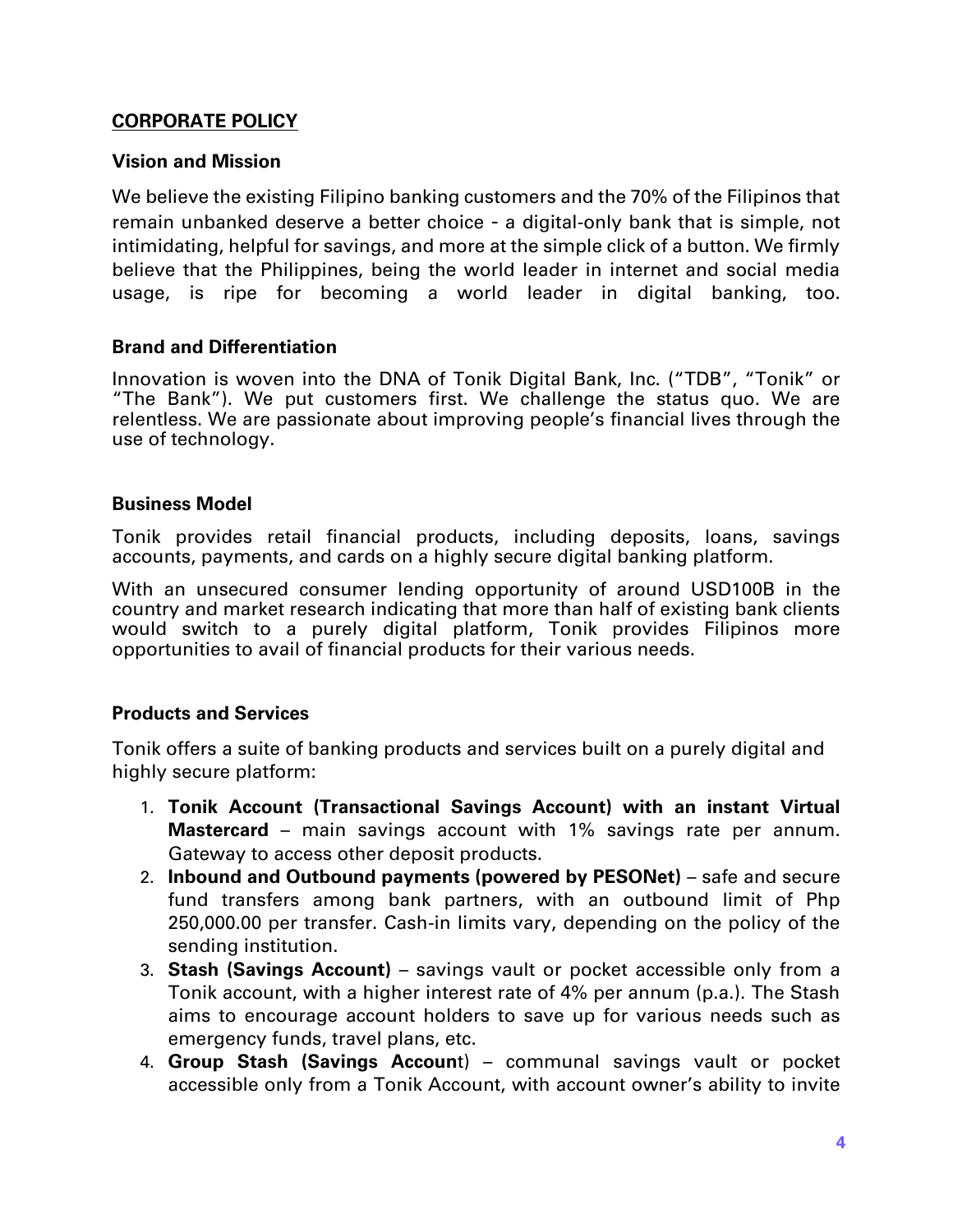contributing members to the savings vault; with rate of 4.0% - 4.5% p.a. Subject to savers' ability to unlock the higher interest rate

- 5. **Time Deposits** high-interest deposit product with fixed duration, pretermination, and roll over option. Time deposits are available in five (5) term options and can earn up to 6% p.a. for a 6-month duration.
- 6. **Quick Loan (Cash Loan)** loan application within 30 minutes and easy access to extra cash of up to Php 50,000.00; credited to Tonik Account on the same day.
- 7. **Physical debit card (powered by Mastercard)** available upon request on the mobile app. The debit card can be used to access funds through ATMs nationwide.
- 8. **Shop Installment Loan** loan used to purchase appliance or item or convert the purchase of an item into monthly amortized payments.

## **OPERATIONAL AND FINANCIAL HIGHLIGHTS**

Tonik made its commercial launch to the Filipino market on March 18, 2021. Within only a month of operations, the Bank has secured over Php1B in consumer deposits. After eight months, this number grew to more than Php5B.

The main strategic focus of the Bank for 2022 is to rapidly funnel these deposits to a more profitable lending portfolio. The results below reflect the limited operating history of the Bank during 2021 financial year.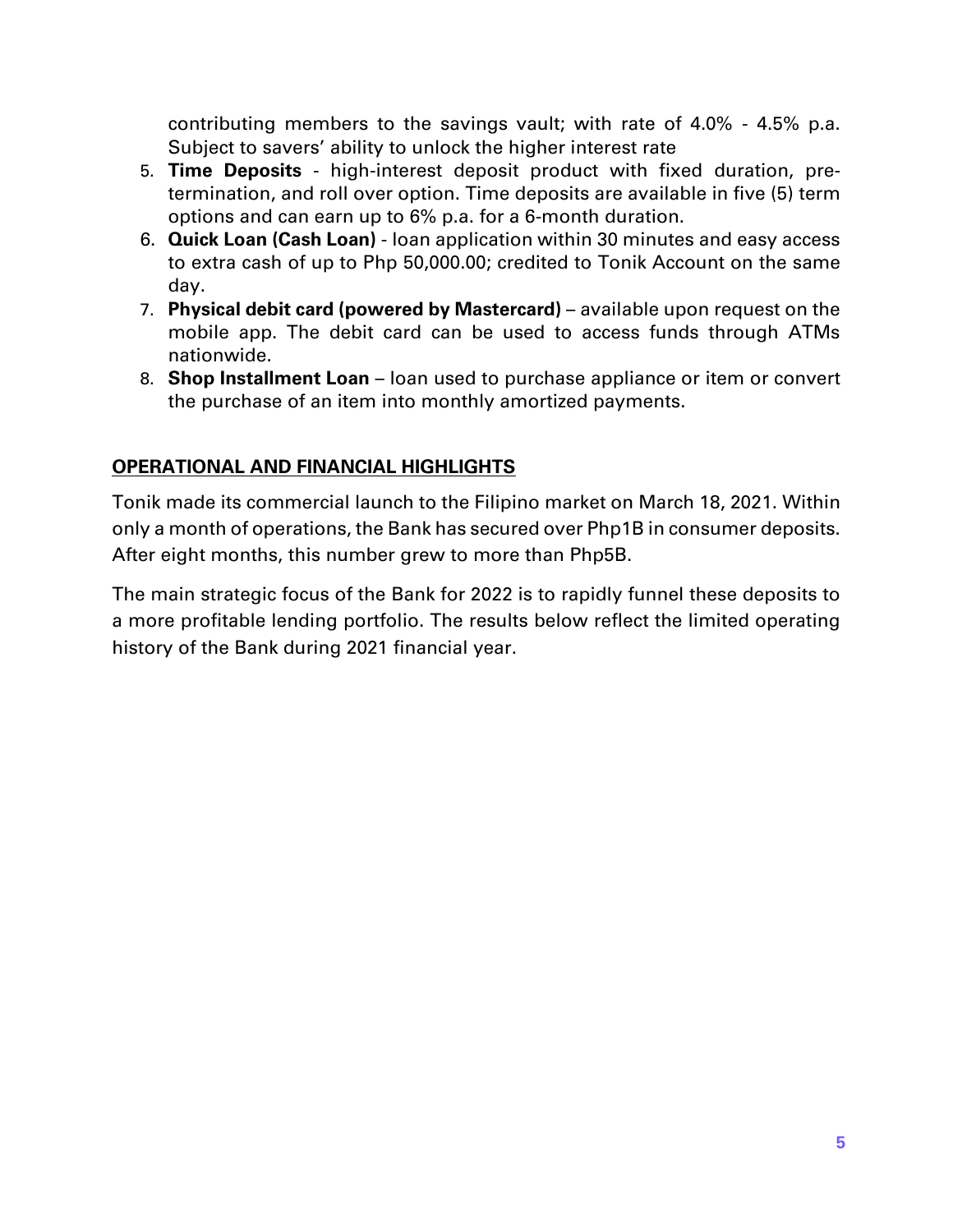## **FINANCIAL SUMMARY**

|                                        | <b>Consolidated</b> |                      | <b>Remarks</b>                               |
|----------------------------------------|---------------------|----------------------|----------------------------------------------|
|                                        | <b>Current Year</b> | <b>Previous Year</b> |                                              |
|                                        | 2021                | 2020                 |                                              |
| <b>Profitability</b>                   |                     |                      |                                              |
| <b>Total Net Interest Income</b>       | (77, 296, 871)      | 92,315               |                                              |
| <b>Total Non-Interest Income</b>       | 5,686,145           | 400.881              |                                              |
| <b>Total Non-Interest Expenses</b>     | 787,549,275         | 68,248,676           |                                              |
| Pre-provision profit                   | (561,892,391)       |                      | (67,748,415) *Reported Net Loss before Taxes |
| <b>Provision for Impairment Losses</b> | (296, 779, 379)     |                      |                                              |
| <b>Net Loss</b>                        | (643, 904, 414)     |                      | (55,341,482) * Reported Net Loss after Taxes |
| <b>Selected Balance Sheet Data</b>     |                     |                      |                                              |
|                                        |                     |                      | *Liquid assets as defined by MLR             |
| <b>Liquid Assets</b>                   | 5,155,331,991       | 15,968,347           | (Nostro + BSP, excludes Petty Cash)          |
| <b>Gross Loans</b>                     | 375,458,167         |                      |                                              |
| <b>Total Assets</b>                    | 5,884,999,458       | 104,900,426          |                                              |
| <b>Deposits</b>                        | 5,375,069,326       | 3,315,640            |                                              |
|                                        |                     |                      |                                              |
| <b>Total Equity</b>                    | 354,792,164         | (336, 618)           |                                              |
| <b>Selected Ratios</b>                 |                     |                      |                                              |
| <b>Return on Equity</b>                | (356%)              | (385, 683%)          |                                              |
| <b>Return on Assets</b>                | (21%)               | (52%)                |                                              |
| Capital Adequacy Ratio                 | 10.66%              | (13.46%)             |                                              |
| <b>Others</b>                          |                     |                      |                                              |
| <b>Cash Dividends Declared</b>         |                     |                      |                                              |
| <b>Headcount</b>                       | 252                 | 62                   |                                              |
| Officers                               | 103                 | 47                   |                                              |
| <b>Staff</b>                           | 149                 | 15                   |                                              |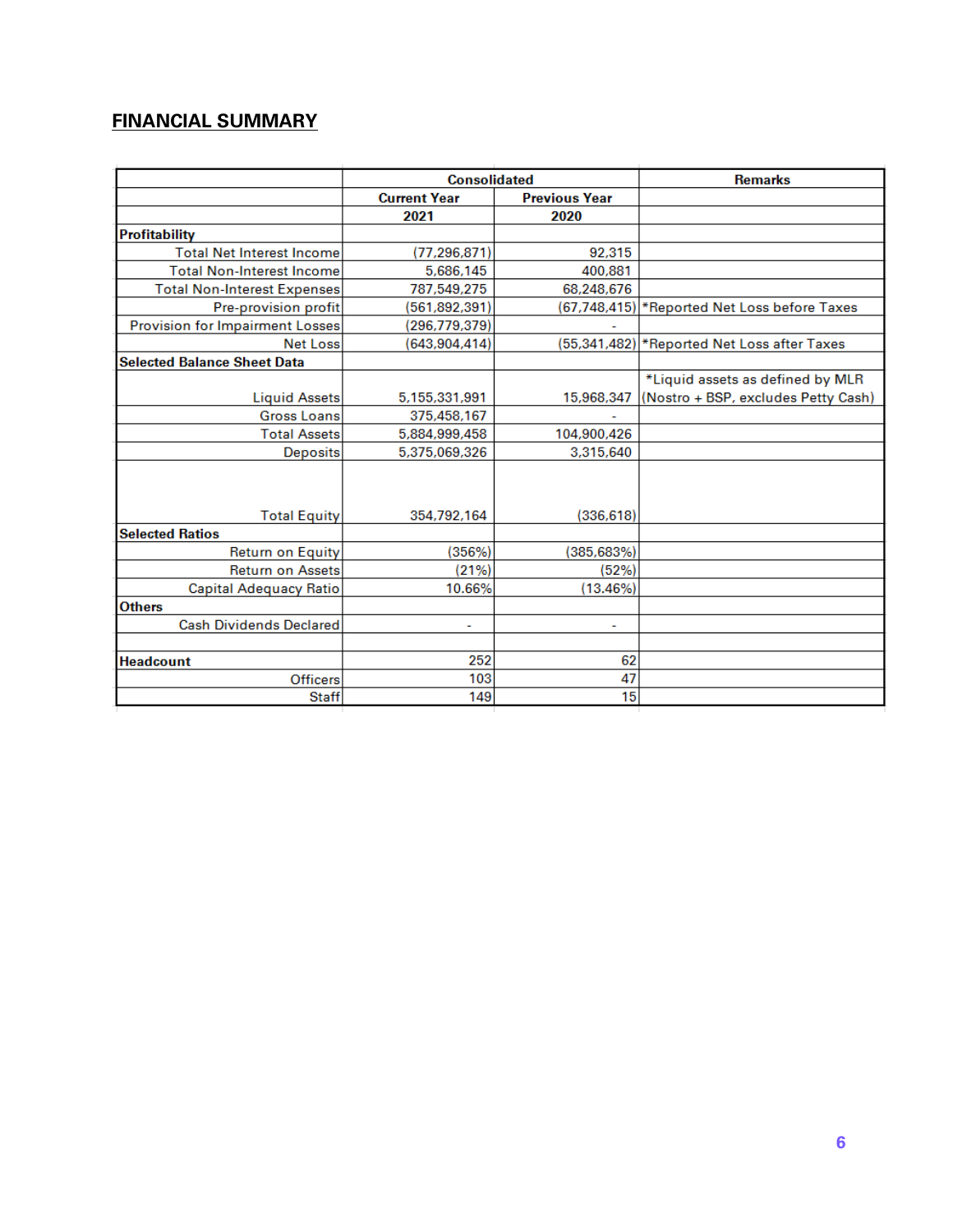## **BOARD OF DIRECTORS**

#### **GRYGORII "GREG" KRASNOV Chairman 48 years old, Ukrainian**

Greg is the founder and serving Chairman of the Board of Tonik Digital Bank, Inc., the first neobank in the Philippines. Prior, he co-founded and chaired multiple other successful Asian fintech companies such as FORUM, Credolab, FLOW, Solarhome and AsiaKredit. He has been recognized as a Director of the Year at the Asia FinTech Awards 2021, one of the Top 12 Fintech Leaders in Singapore, and Financier of the Year in Ukraine. He is also a long-standing member of the Young Presidents Organization (YPO) and founder of its Kyiv chapter. A true global citizen, he has resided in eight countries across three continents, speaking fluent English, Polish, and Russian.

#### **MARIA LOURDES JOCELYN "LONG" S. PINEDA Executive Director 65 years old, Filipino**

Long is an Executive Director of the Board and President of Tonik Digital Bank, Inc. She brings over 25 years of professional experience in financial inclusion in the Philippines and in different global emerging markets in Asia and Latin America. Prior to joining Tonik, Long was the President of Rizal MicroBank and served as a First Senior Vice President at Rizal Commercial Banking Corporation (RCBC). She also held director and consultancy positions in various business and microfinancing institutions such as MicroKonsult, GONegosyo, BDO Network Bank, and ACCION International.

Further, she holds a diploma for an executive course on strategic leadership on microfinance from the Harvard Business School in Boston, USA.

#### **NILOTPAL "NIL" BORPUJARI Non-Executive Director 49 years old, Indian**

Nil is a Non-Executive Director and the Group Chief Risk Officer of Tonik Financial Pte. Ltd. He is a seasoned banking and financial services industry professional with over 25 years of experience in a diverse range of business verticals such as retail and SME; and stints in start-ups, both fintech and brick- and-mortar as well as large corporates, with exposure to multi-cultural work environments. He is a Commerce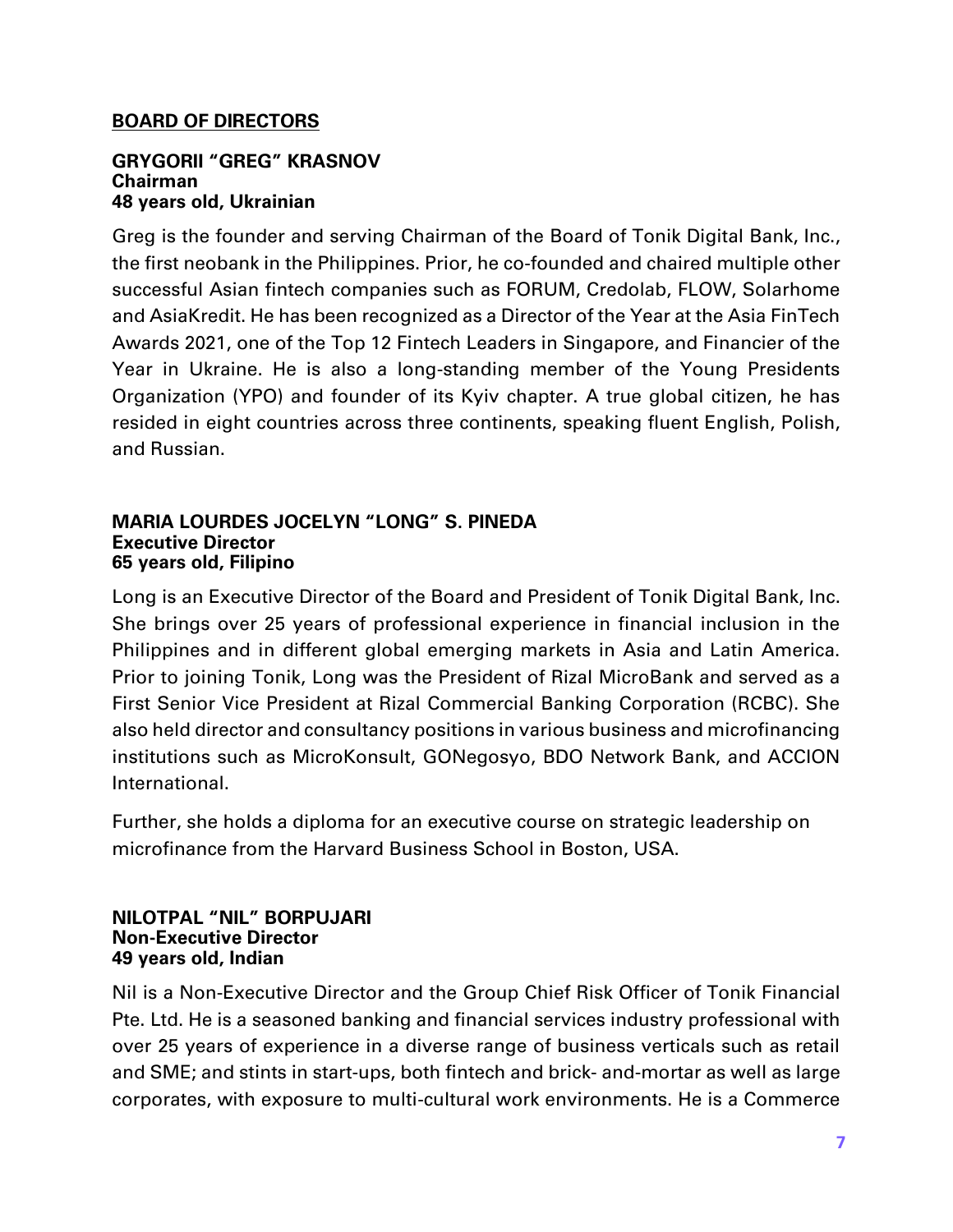graduate from Shriram College of Commerce (SRCC) at the University of Delhi, India, and holds a post-graduate diploma in management (PGDM) from one of India's premiere management schools, the Indian Institute of Management (IIM), Lucknow.

#### **TODD S. ESPOSITO Non-Executive Director 50 years old, American**

Todd is a Non-Executive Director and the Group Chief Financial Officer of Tonik Financial Pte. Ltd. Prior to joining the neobank, Todd spent over 20 years in banking and financial services across the globe, starting his career with GE Capital Consumer Finance where he became one of the youngest CFOs in the company's history and spent a decade in Europe both acquiring and running banking and financial service companies. He then moved farther east to Russia and Ukraine for various banking organizations.

#### **JOHN PHILLIP "SUNNY" P. SEVILLA Non-Executive Director 52 years old, Filipino**

Sunny is a Non-Executive Director of the Board of Tonik Digital Bank, Inc. He is the President and CEO of Oak Drive Capital Inc., one of the major shareholders of TDB. A seasoned financier, John has held several leadership positions in both public and private sectors, most notable of which was serving as an Undersecretary of the Department of Finance in 2006 to 2007, and 2010 to 2013; and as Commissioner of the Bureau of Customs in 2013 to 2015. In the early 2000s, he has also served as an Executive Director for Goldman Sachs and Vice President at Salomon Smith Barney, both based in Hong Kong. He received an undergraduate degree from Cornell University majoring in Economics and Government, and a master's degree in Public Affairs, Economics, and Public Policy from Princeton University.

#### **JUSTIN T. LIU Non-Executive Director 39 years old, Filipino**

Justin is a Non-Executive Director of the Board of Tonik Digital Bank, Inc. He is the Executive Director of Camerton Holdings, Inc., one of the major shareholders of TDB. Camerton is a Philippines-based conglomerate with diversified holdings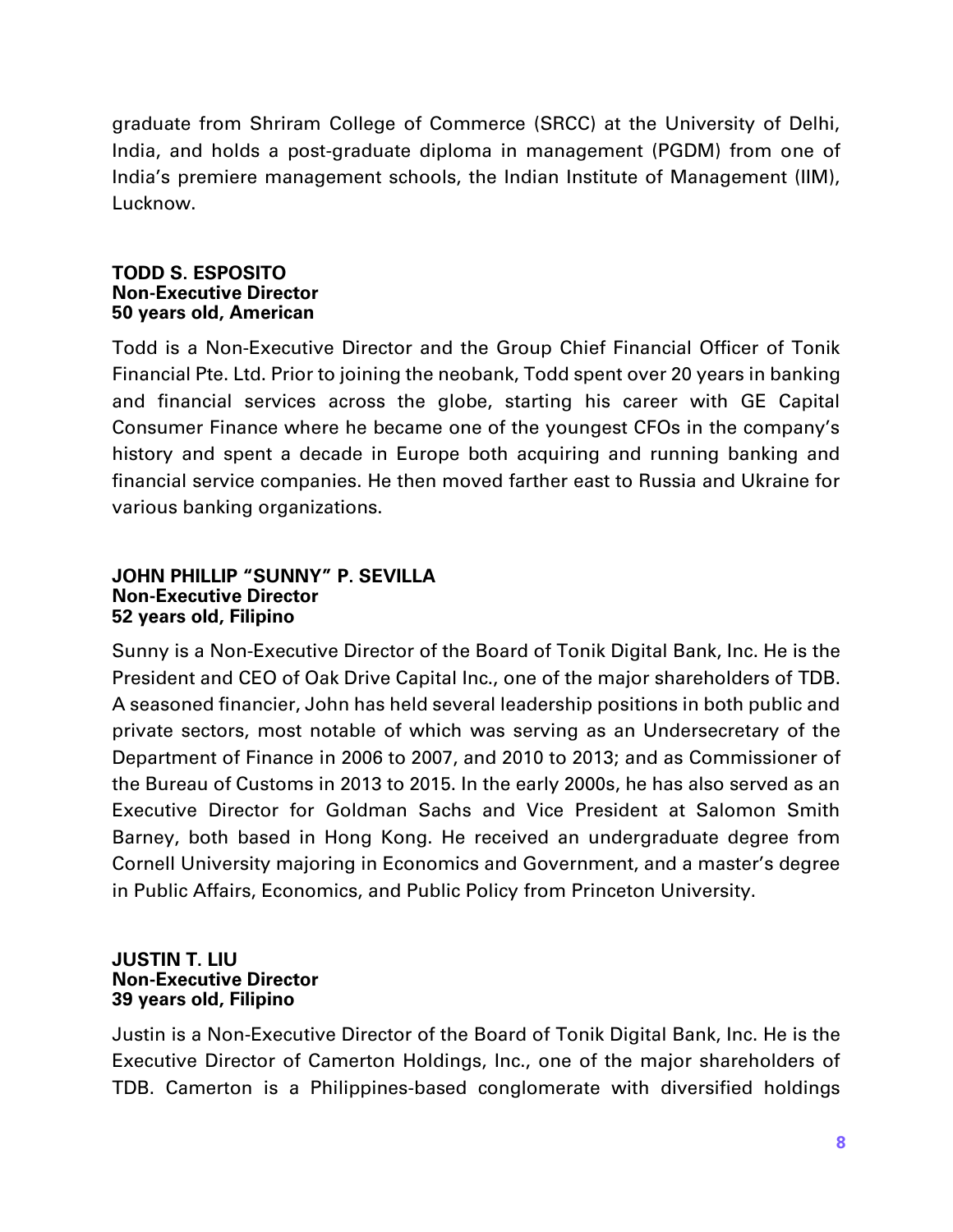across the food, pharmaceutical, insurance, real estate, and technology industry. Currently, Justin occupies the position of President & Director at Figaro Coffee Systems, Inc. and Director, Vice President & Information Officer at Cirtek Holdings Philippines Corp. He received an undergraduate degree from De La Salle University and a graduate degree from the University of San Francisco.

#### **JOHN ALOYSIUS "LUIGI" S. BERNAS Independent/Non-Executive Director 60 years old, Filipino**

Luigi is an Independent and Non-Executive Director of the Board of Tonik Digital Bank, Inc. He is the Chairman of TDB's Audit Committee of the Board and Related Party Transactions Committee. He holds leaderships in Boards of several investments and technology solutions companies such as LeapFrog Investments, Transnational Education Solutions & Technologies, Inc. and Cold Front Technologies Asia, Inc. He currently serves as Chief Investment Officer at LifeBank Foundation Inc., Independent Director at Intellicare and at CreditAccess Asia. Luigi has previous stints in the public health sector, being a member of the Board of Directors at Philcare Inc. and PhilPlans First Inc. where he also served as Chairman of the Investment Committee. Luigi graduated with a degree of Bachelor of Arts in Economics from Ateneo de Manila University and obtained a Master of Business Administration degree from the University of Virginia Darden School of Business.

## **SENIOR MANAGEMENT**

**MARIA LOURDES JOCELYN "LONG" S. PINEDA**, 65 years old, Filipino – President **BRYAN V. SAN LUIS**, 43 years old, Filipino – Chief Financial Officer/Treasurer **ARIVUVEL RAMU**, 42 years old, Indian – Chief Technology Officer **VICTOR Q. LIM, JR**., 60 years old, Filipino – Chief Operations Officer **EDUARDO RAMON G. JOSON**, 46 years old, Filipino – Chief Product Officer **ROWENA JANE A. MANALAYSAY**, 49 years old, Filipino – Chief People Officer **DIANA ROSE N. MENDOZA**, 40 years old, Filipino – Chief Risk Officer **JOANNE D. SIY**, 45 years old, Filipino – Chief Compliance Officer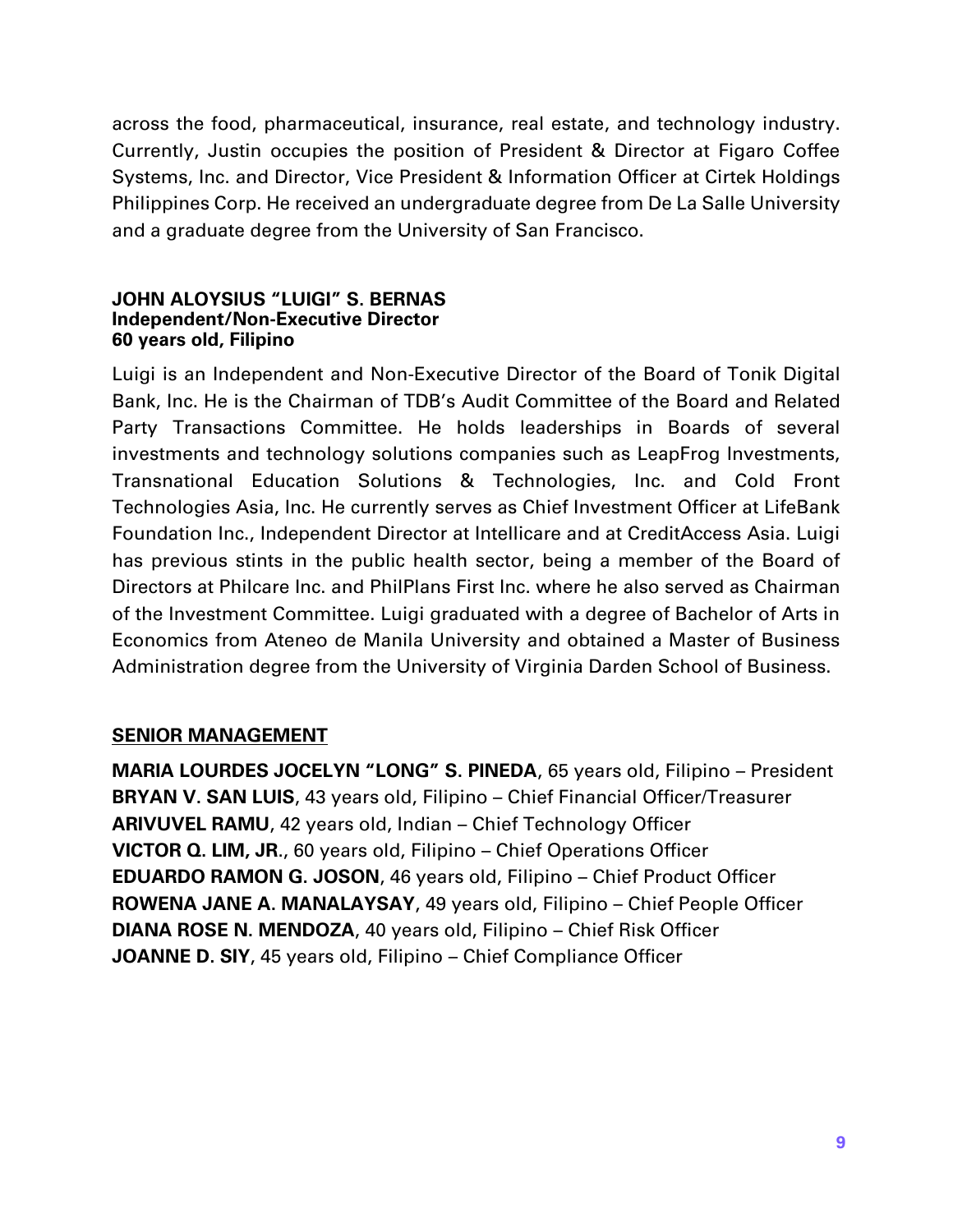## **RISK MANAGEMENT FRAMEWORK**

## **Risk Management Organization**

Tonik adopts a top-down risk management framework, with the Board of Directors (BOD) setting policy, defining the overall institutional tolerance for risk and creating the framework that allocates responsibilities and institutes controls for compliance with policies.

The BOD's execution and operational arm is primarily the Risk Management Department, headed by the Chief Risk Officer (CRO). The CRO is independent from executive functions and business line responsibilities, operations and revenuegenerating functions, and reports directly to the BOD.



## **Risk Governance**

A sound internal governance forms the foundation of an effective risk management framework. Tonik's risk governance function is fully integrated into the Bank's overall risk management governance structure.

The Three Lines of Defense is applied for managing risks:

**First Line of Defense (1LoD)** – the heads of Tonik's business units and their delegates own and manage risks. They have the primary accountability for the performance, operations, adherence, and effective control of risks affecting their businesses or operations. This line of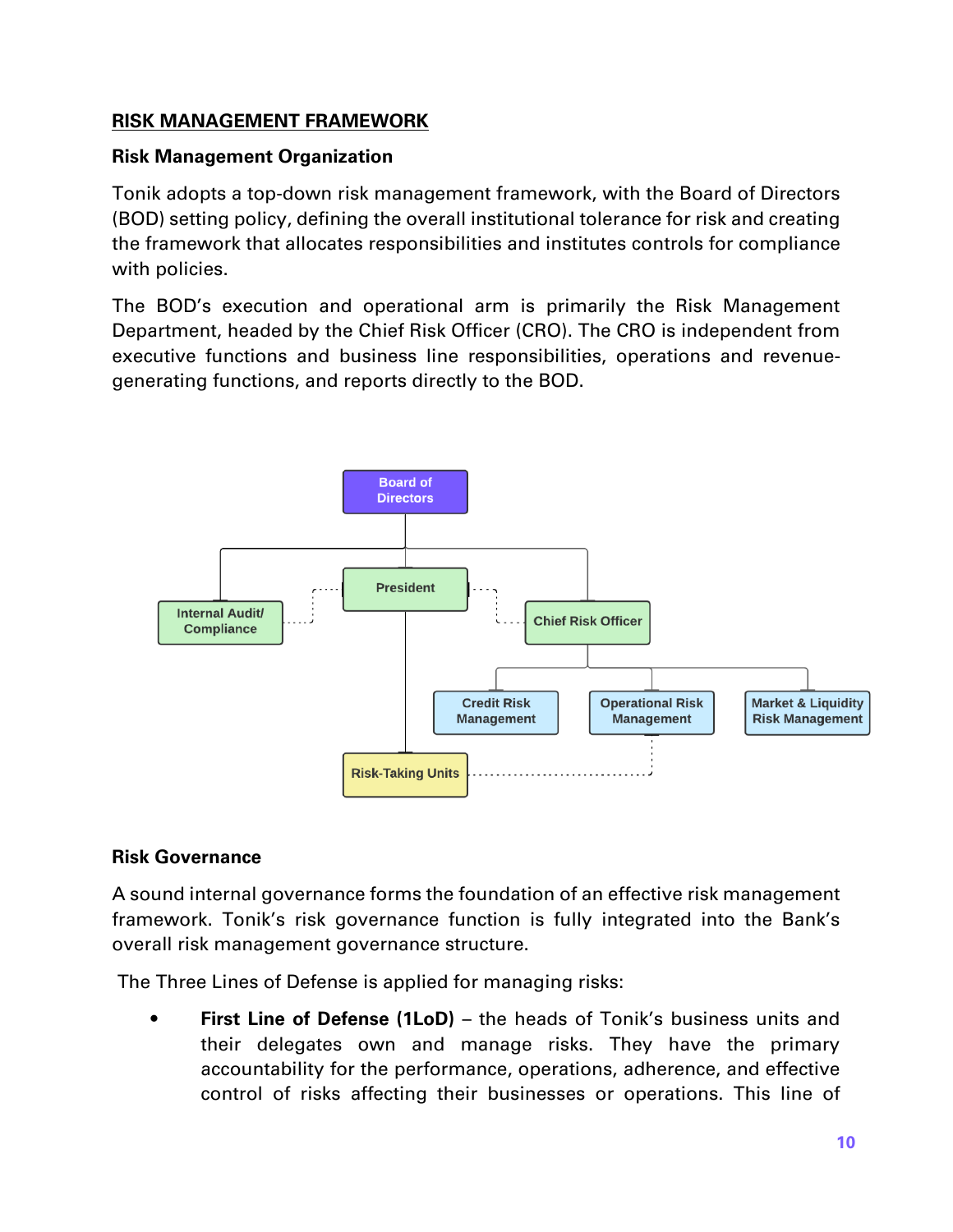defense is also accountable for implementing corrective actions to address process and control deficiencies.

- **Second Line of Defense (2LoD)** an independent risk management function generally complementing the business or operation line's risktaking activities. This line of defense monitors and facilitates the implementation of effective risk management practices by Tonik's business or operations units and assists the risk owners in reporting adequate risk-related information up and down the organization.
- **Third Line of Defense (3LoD)** an independent, objective assurance function (i.e. Audit) with reporting lines to the Board of Directors and the control committee. This line of defense conducts an independent assessment of the risk management framework, including the implementation of risk management policies and procedures.

#### **Risk Management Process**

Risk Management is functionally independent of business/operational units within the Bank. It is responsible for the development of measures to ensure that the risk inherent to the Bank's activities are properly identified, measured, controlled, monitored, and reported.

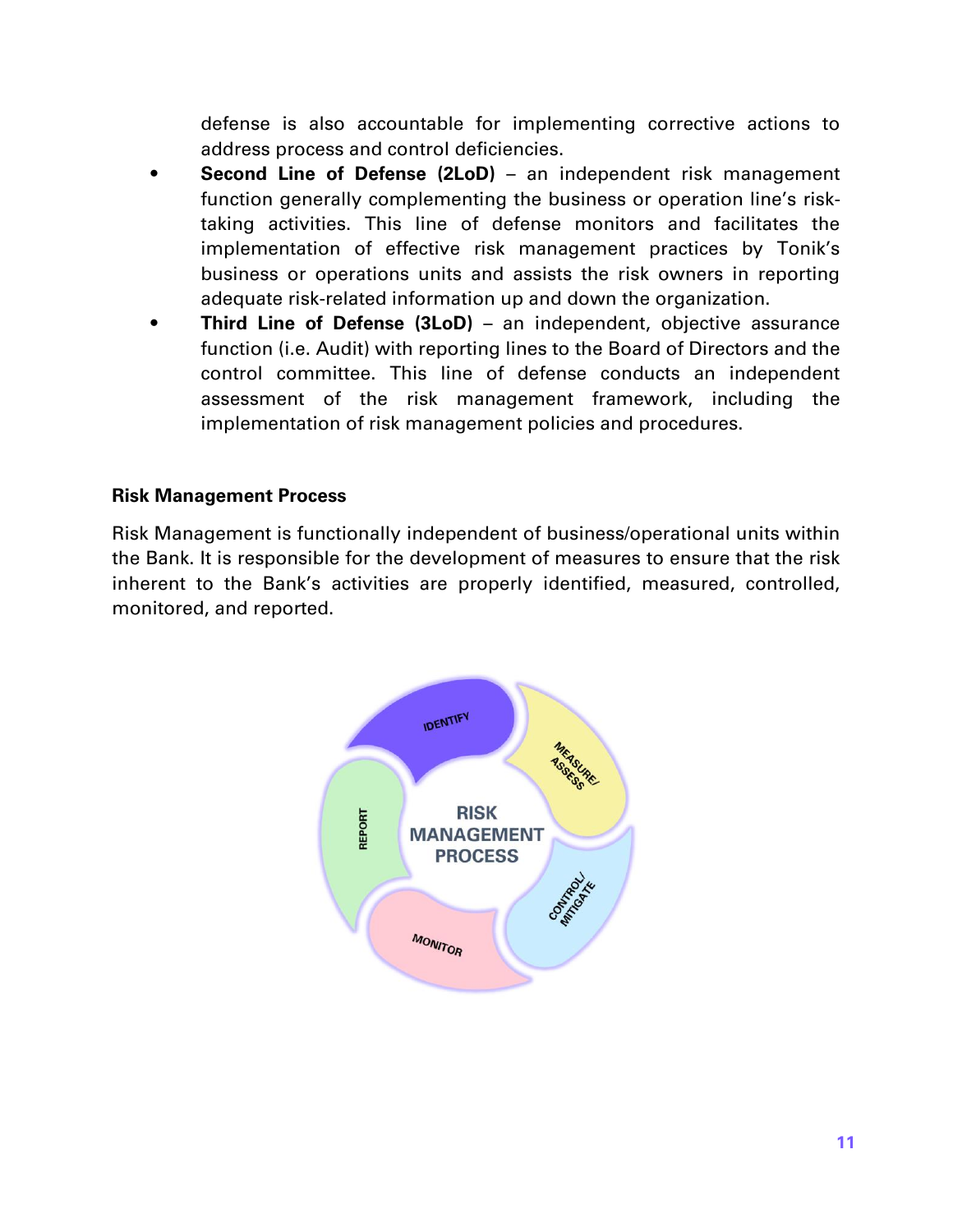#### **AML Risk Management Framework**

The Bank is committed to comply with the Anti-Money Laundering (AML) law and other related rules and regulations. The Compliance Department through its AML Unit ensures that its AML System is effectively implemented at all times to validate whether customer's financial transactions are within assessed capacities. Know-Your-Customer (KYC) measures, which includes Customer Due Diligence (CDD) and other related standards like thorough customer identification based on their risk assessment, are regularly reviewed and enhanced to remain aligned with the changing requirements and emerging trends.

The Anti-Money Laundering and Counter Financing of Terrorism (AML/CFT) Policy (Money Laundering and Terrorist Financing Program) is in place to protect the Bank, employees, products, and services from being used as a money laundering vehicle and conduit for proceeds of unlawful activities, and to protect the integrity and confidentiality of banking transactions. The Compliance Department is responsible for managing, updating, and implementing the AML/CFT Policy, including ensuring that employees have sufficient and up-to-date knowledge of the regulations and policies, through classroom and electronic-based trainings as well as constant communications or reminders.

The Bank's Financial Crime Committee is the governance structure at the management level and oversees the implementation of the AML Policy. Meanwhile, the Board of Directors exercises oversight functions to ensure compliance to AML regulations.

## **Risk Appetite and Limits**

The overall risk appetite of TDB is defined through established policies and procedures, product programs, limits setting to manage risk exposures and through defined accountabilities and responsibilities across the organization. TDB adheres to both regulatory and internal limits approved by the Board of Directors. These limits are monitored regularly and presented to appropriate committees. Any breaches are elevated for approval as appropriate.

## **Related Party Transactions**

Tonik recognizes that transactions between and among related parties create financial, commercial and economic benefits to individuals, institutions and to the entire group where said institutions belong. It shall be the Bank's policy to conduct these transactions at arm's length and the Related Party Transaction Committee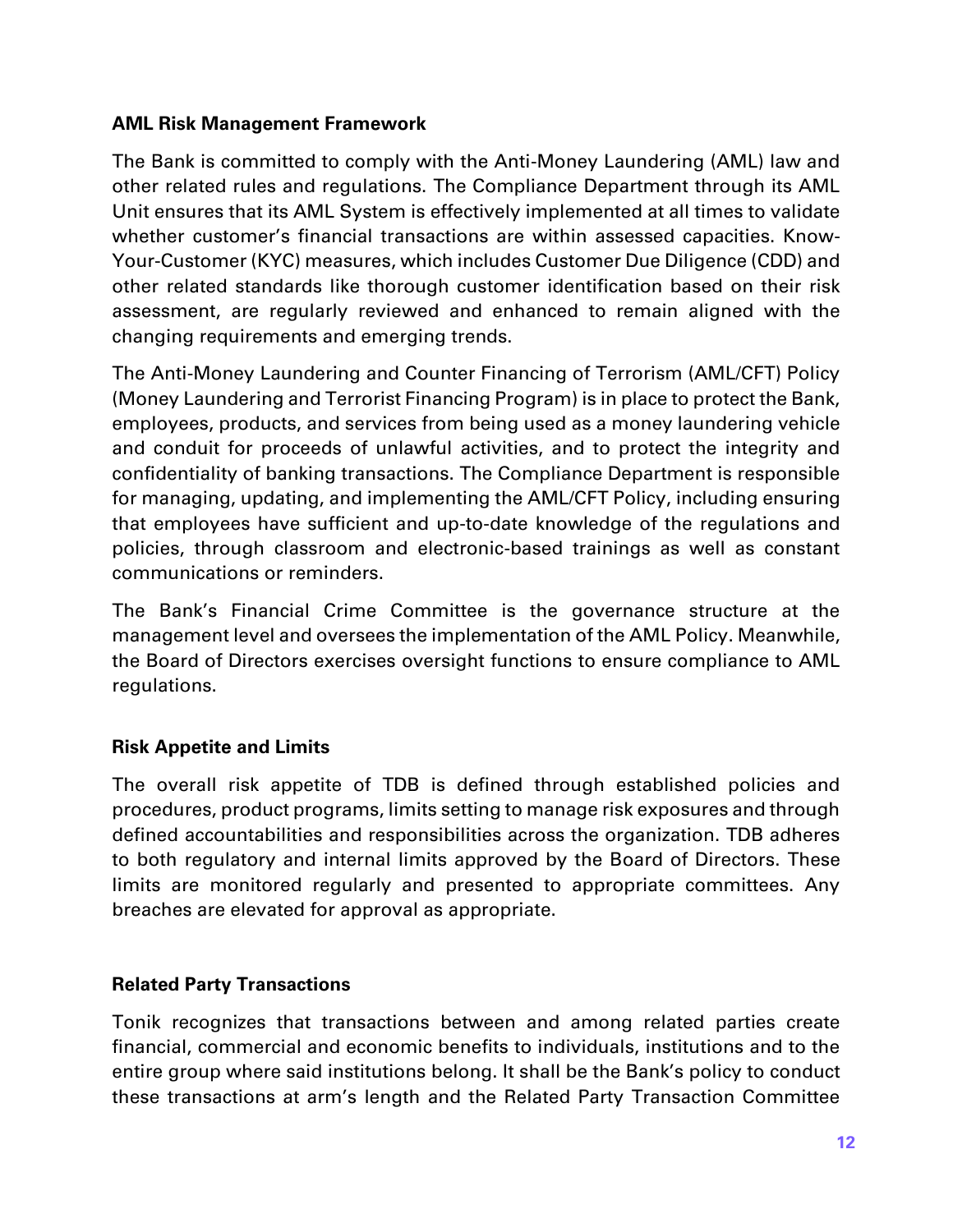(RPTCom) is mandated to undertake the first layer of oversight and ensure that effective control systems are in place for managing said exposures. It shall be the RPTCom's primary function to ensure that RPT exposures do not lead to abuses that may be disadvantageous to the bank and its depositors, creditors, fiduciary clients, and other stakeholders.

The RPTCom shall evaluate all material RPTs to ensure that these are not undertaken on more favorable economic terms (e.g. price, commissions, interest rates, fees, tenor, collateral requirements) to related parties than similar transactions with non-related parties under similar circumstances and that no corporate or business resources of the bank are misappropriated or misapplied, and to determine any potential reputational risk issue that may arise as a result of, or in connection with the transactions.

Approval of RPTs falling below the materiality threshold is delegated by the BOD to the Senior Management and RPTCom subject to their confirmation. This shall, however, exclude DOSRI transactions, which are required to be approved by the BOD. All decisions under the delegated authority must be properly recorded in the minutes of the committee meetings.

All material RPTs shall be endorsed by the RPTCom and approved by the majority or at least two-thirds (2/3) of the BOD. Otherwise, ratification of stockholders representing at least two-thirds (2/3) of outstanding capital stock shall be required.

## **Related Party Balances and Transactions and for the period - December 31, 2021; are summarized as follows:**

| <b>Related Party Transactions for 2021</b> |                     |                            |                                                        |  |  |  |  |
|--------------------------------------------|---------------------|----------------------------|--------------------------------------------------------|--|--|--|--|
|                                            |                     |                            |                                                        |  |  |  |  |
| Parent Company*                            | Transactions in Php | Outstanding Balance in Php | <b>Conditions</b>                                      |  |  |  |  |
| <b>Reimbursement of Expenses</b>           | 12,077,417          |                            | 12,077,417 * Payable in Cash on Demand at Gross Amount |  |  |  |  |
|                                            |                     |                            | *Non-Interest Bearing                                  |  |  |  |  |
|                                            |                     |                            | *Unguaranteed and Unsecured                            |  |  |  |  |

\*Tonik Financial Pte. Ltd.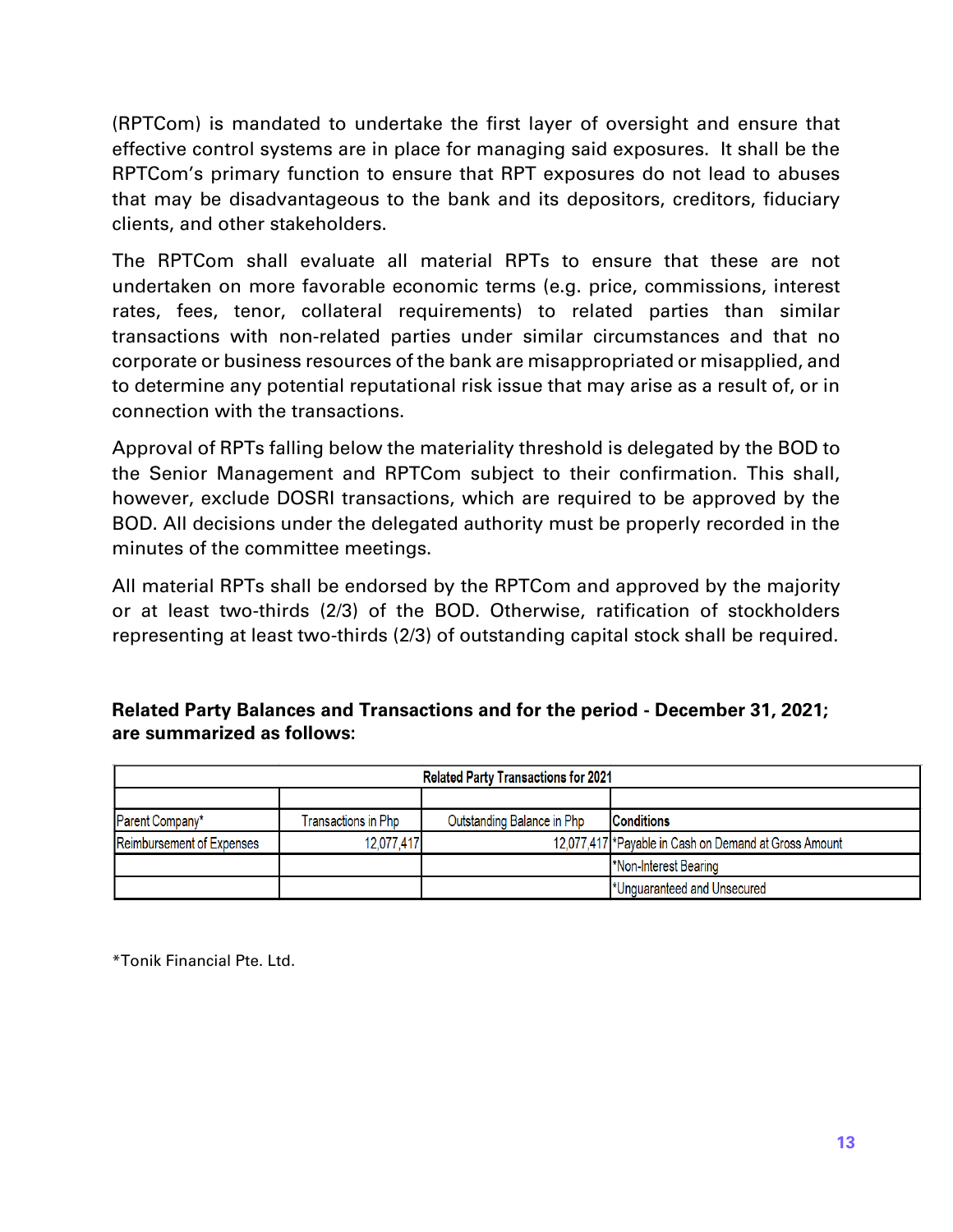## **CORPORATE GOVERNANCE**

## **Conglomerate Map**



## **Organizational Structure**

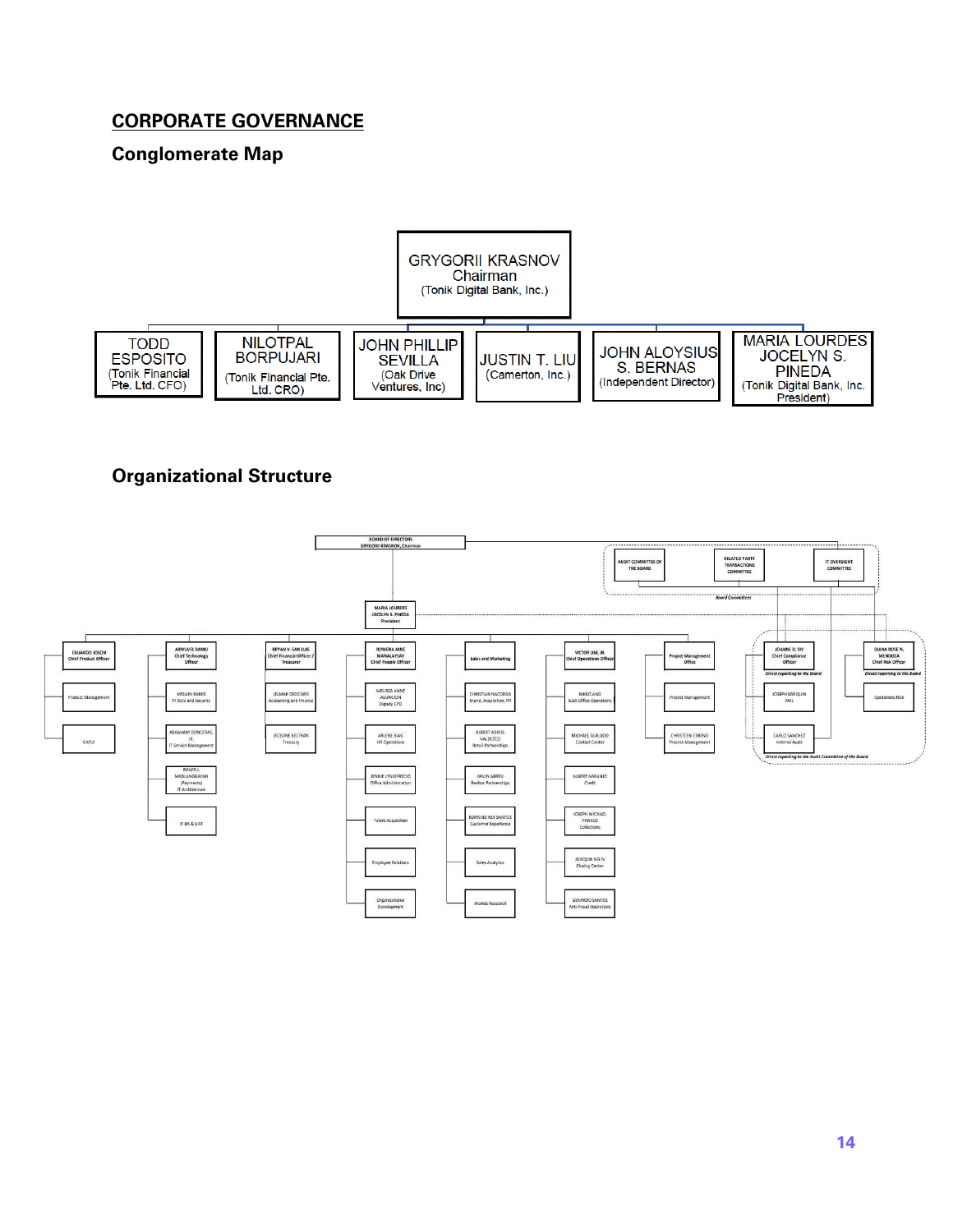#### **Corporate Governance Structure and Practices**

In carrying out its advocacy of good corporate governance, TDB has implemented a Governance System that encompasses three critical pillars consisting of:

1. Board of Directors that provides direction for business and risk strategies, organization, financial soundness, and governance;

2. Senior Management that carries the implementation of the strategies and initiatives set and approved by the Board; and,

3. An internal control system, which covers implementation of the key control functions, such as risk management, compliance, and internal audit.

#### **Selection Process for the Board and Senior Management**

The Board of Directors and Management Committee take part in the screening process and make the final decision on Senior Management hirings and placements. All candidates for such positions go through a series of interviews and are assessed based on the following:

1. Relevant experience, background, competency, and training in their chosen field vis-a-vis the banking/financial services industry;

- 2. Physical and mental fitness;
- 3. Availability to fulfill his/her duties; and,
- 4. Alignment to Bank's values, and culture fitness.

A director shall have the following minimum qualifications:

a. S/he must be fit and proper for the position of a director. In determining whether a person is fit and proper for the position of a director, the following are considered:

- a.1. integrity/probity, physical/mental fitness;
- a.2. relevant education/financial literacy/training;

a.3. possession of competencies relevant to the job, such as knowledge and experience;

- a.4. skills, diligence and independence of mind; and
- a.5. sufficiency of time to fully carry out responsibilities.

b. S/he must have attended a seminar on corporate governance for board of directors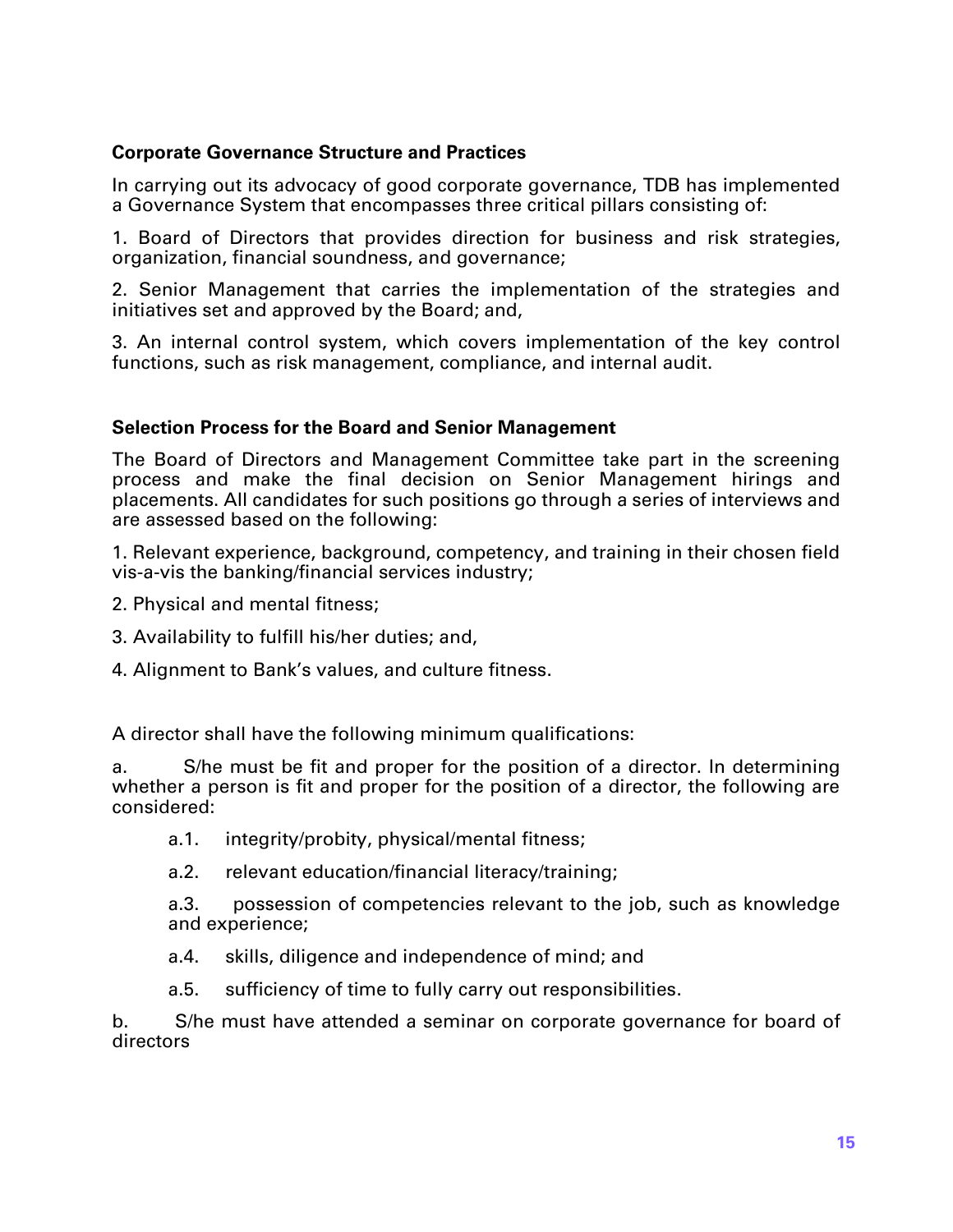c. Provided, the following persons are exempted from complying with the aforementioned requirement: (a) Filipino citizens with recognized stature, influence and reputation in the banking community and whose business practices stand as testimonies to good corporate governance; (b) Distinguished Filipino and foreign nationals who served as senior officials in central banks and/or financial regulatory agencies, including former Monetary Board members; or (c) Former Chief Justices and Associate Justices of the Supreme Court

d. Provided, further, that this exemption shall not apply to the annual training requirements for the members of the board of directors.

In assessing a director's integrity/probity, consideration shall be given to the director's market reputation, observed conduct and behavior, as well as his/her ability to continuously comply with company policies and applicable laws and regulations, including market conduct rules, and the relevant requirements and standards of any regulatory body, professional body, clearing house or exchange, or government and any of its instrumentalities/agencies. The members of the Board of Directors should also possess the qualifications prescribed under R.A. No. 8791 and other applicable laws and regulations.

## **Board Overall Responsibility**

The Board of Directors is primarily responsible for approving and overseeing the implementation of the bank's strategic objectives, risk strategy, corporate governance and corporate values. Further, the Board is also responsible for monitoring and overseeing the performance of senior management as the latter manages the day-to-day affairs of the institution.

The Board shall carry out the following duties and responsibilities:

1. Approve and oversee the implementation of strategies to achieve corporate objectives;

2. Approve and oversee the implementation of risk governance framework and the systems of checks and balances;

3. Establish and oversee a sound corporate governance framework;

4. Approve the selection of the CEO and key members of the senior management and control functions and oversee their performance;

5. Approve sound renumeration policy for personnel;

6. Define the Company's corporate culture and values;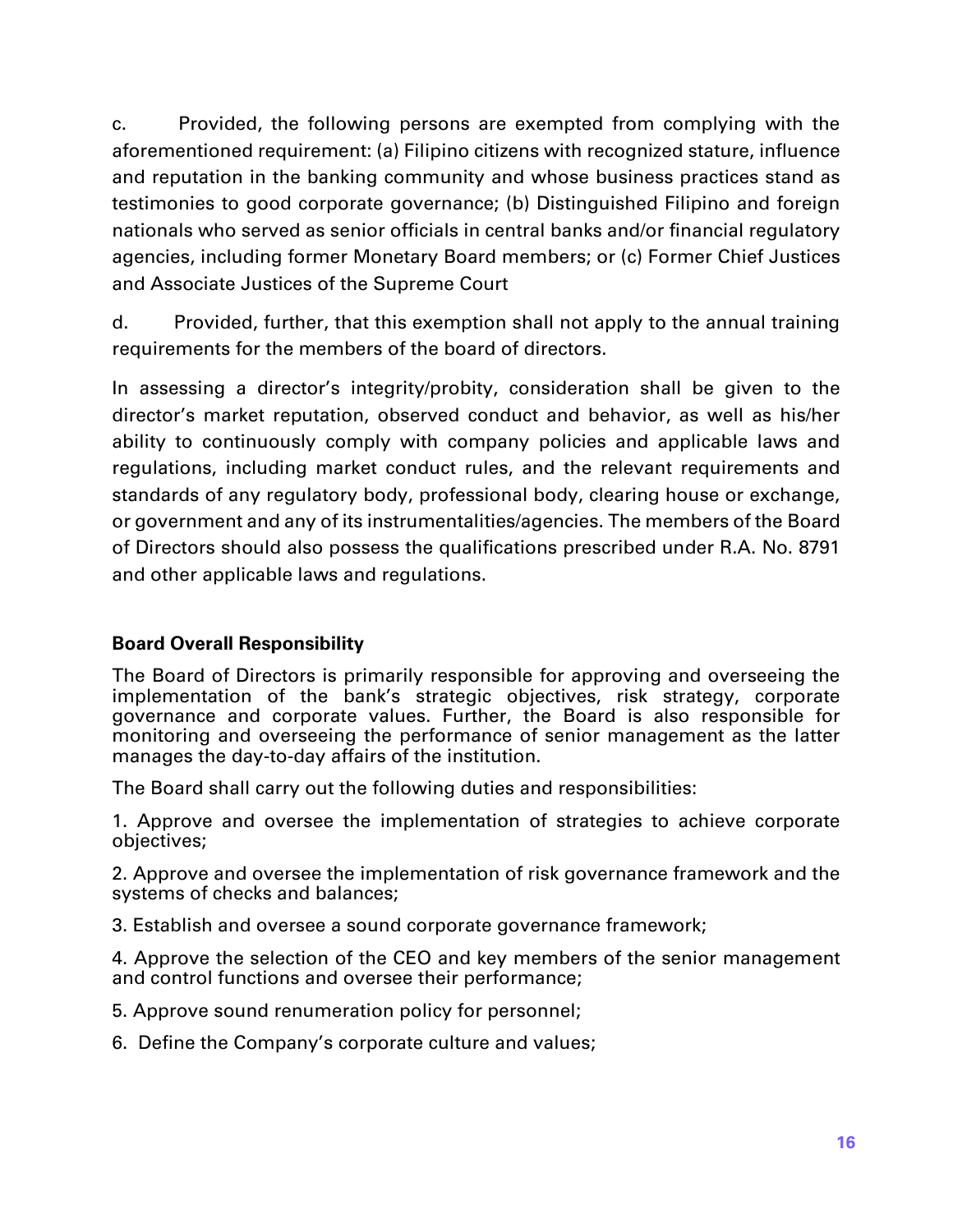7. Establish a code of conduct and ethical standards in the Company and institutionalize a system that allow reporting of concerns or violations to an appropriate body; and,

8. Other duties and responsibilities as defined in TDB's Corporate Governance Policy.

#### **Directors, Officers and Employees**

#### **Directors**

**Composition of the Board of Directors.** The business affairs of the Bank are conducted under the supervision and control of a Board composed of seven (7) directors. The holders of common stock entitled to vote elect such directors in the manner provided in Sec. 23 of R.A No. 11232, as amended (Revised Corporation Code), whose qualifications are subject to the approval of the Monetary Board of the Bangko Sentral ng Pilipinas (BSP).

Non-Filipino citizens may become members of the Board of Directors to the extent of the foreign participation in the equity of the bank. In compliance with Sec. 132 (b) of the BSP Manual of Regulations, the Bank shall elect at least one (1) independent director. An independent director shall be defined as a person who, apart from shareholdings and fees received from the bank, is independent of management and free from any business or other relationship with the bank.

**Chairman of the Board.** The Chairman of the Board of Directors presides at the meetings of the directors and the stockholders. His primary duties and responsibilities are as follows:

- a. To provide leadership in the Board of Directors;
- b. To ensure that the Board takes an informed decision;
- c. To ensure that the members of the Board of Directors shall receive accurate, timely, and relevant information;
- d. To ensure the conduct of proper orientation for first time directors and provide training opportunities for all directors; and,
- e. To ensure conduct of performance evaluation of the Board of Directors at least once a year.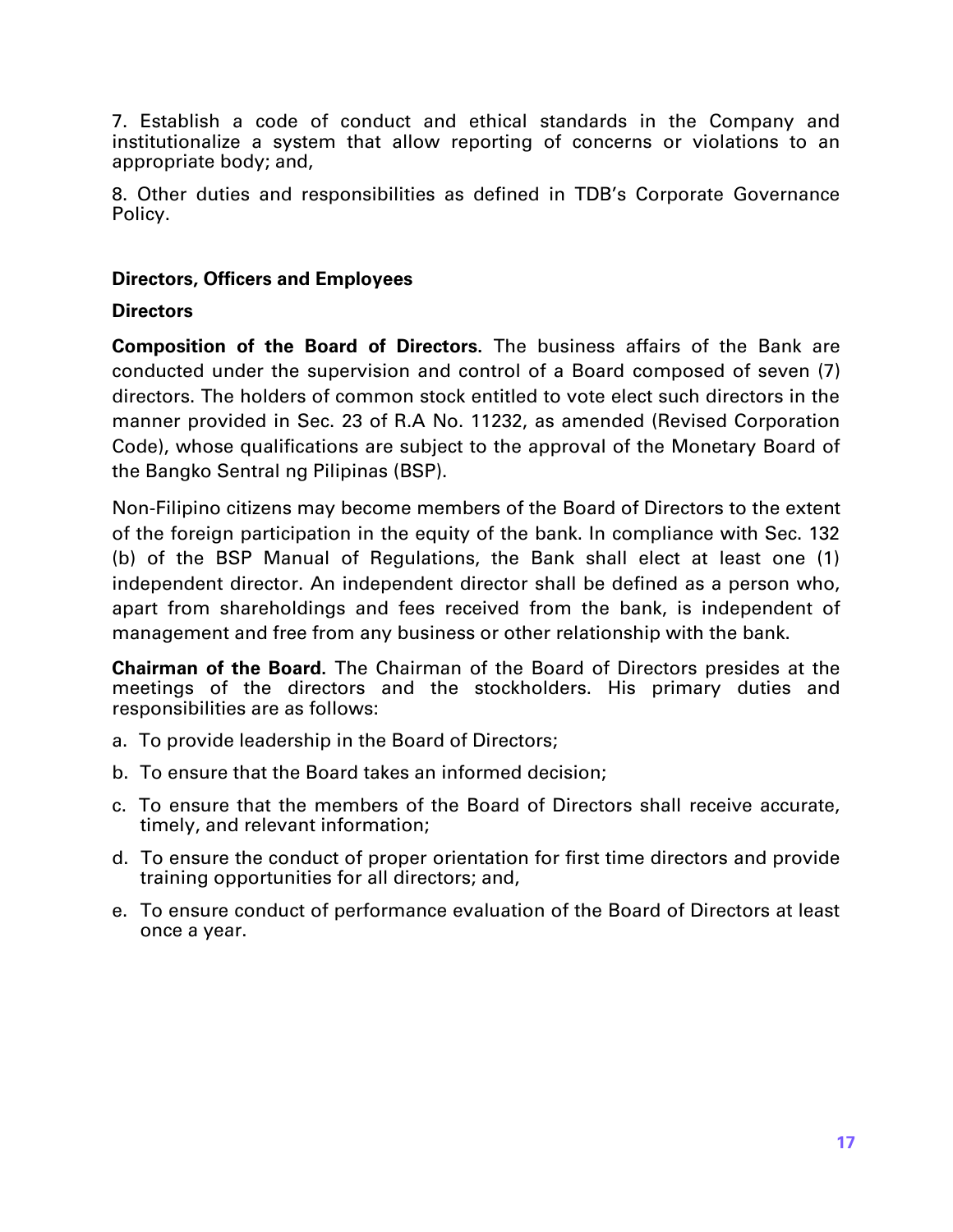## **Board Composition**

| <b>Name of</b><br><b>Director</b> | <b>Type of</b><br><b>Directorship</b> | <b>Principal</b><br>stockholder<br>represented if<br>nominee | <b>Number</b><br>of years<br>served as<br><b>Director</b> | <b>Number</b><br>of direct<br>and<br><b>indirect</b><br>shares<br>held | <b>Percentage of</b><br>shares held to<br>total<br>outstanding<br>shares |
|-----------------------------------|---------------------------------------|--------------------------------------------------------------|-----------------------------------------------------------|------------------------------------------------------------------------|--------------------------------------------------------------------------|
| Grygorii<br>Krasnov               | Non-Executive                         | <b>Tonik Financial Pte.</b><br>Ltd.                          | $\overline{2}$                                            | 1                                                                      | 0%                                                                       |
| <b>Todd Esposito</b>              | Non-Executive                         | <b>Tonik Financial Pte.</b><br>Ltd.                          | $\overline{2}$                                            | 1                                                                      | $0\%$                                                                    |
| John Phillip<br>Sevilla           | Non-Executive                         | <b>Oak Drive</b><br>Ventures, Inc                            | $\overline{2}$                                            | 1                                                                      | 0%                                                                       |
| Justin Liu                        | Non-Executive                         | Camerton, Inc                                                | $\overline{2}$                                            | 1                                                                      | 0%                                                                       |
| John Aloysius<br><b>Bernas</b>    | Independent<br>and<br>Non-Executive   | N/A                                                          | $\overline{2}$                                            | 1                                                                      | 0%                                                                       |
| Maria Lourdes<br>Jocelyn Pineda   | Executive<br>Director                 | N/A                                                          | $\overline{2}$                                            | 1                                                                      | 0%                                                                       |
| Nilotpal<br>Borpujari             | Non-Executive                         | <b>Tonik Financial Pte.</b><br>Ltd.                          | 1                                                         | 1                                                                      | 0%                                                                       |

**Election and Term.** The Board of Directors are elected during the annual meeting of the stockholders and hold office for one (1) year until their successors are duly elected and qualified. The regular term of a director shall be from the date of his election to the regular annual meeting of the stockholders of the Bank, or until his/her successor shall have been elected and qualified to take his/her place at said annual meeting. Unless a director shall sooner resign, be removed from office, or become unable to act by reasons of death, disqualification, or otherwise, s/he shall hold office during the term for which elected until his/her successor is elected and qualified. Any director who ceases to be the owner of at least one share of the capital stock of the Bank shall thereby cease to be a director.

**Eligibility.** Every director must own at least one (1) share in his/her own name, of the Bank's issued and outstanding capital stock. Eligibility of directors shall be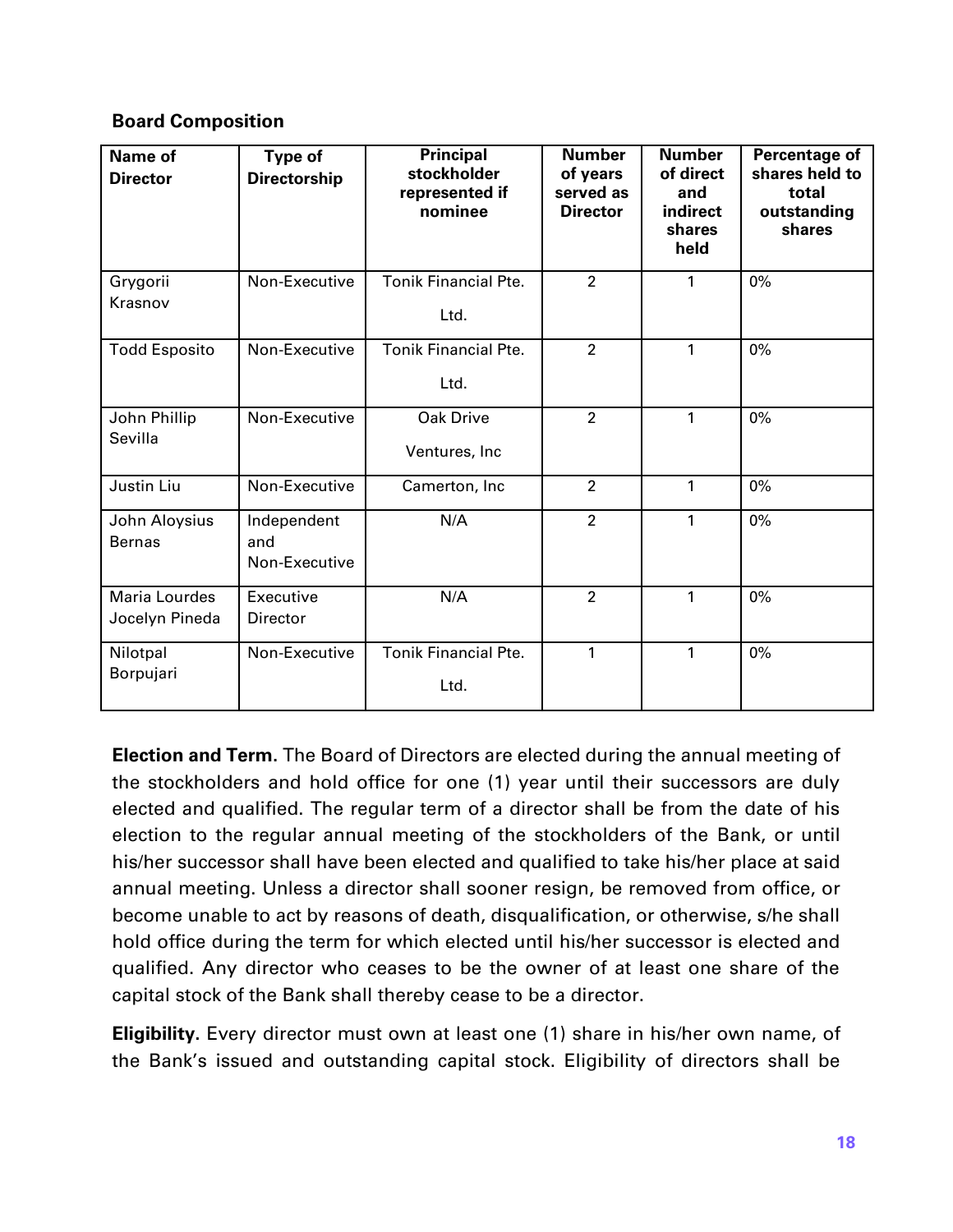subject to existing laws and BSP rules and regulations. Such number of foreigners may be elected as directors of the Bank in proportion to their shareholdings.

**Prohibition.** No individual shall become or be a director if s/he is or becomes a director or employee of any other financial or banking institution under the supervision of the Bangko Sentral ng Pilipinas when said financial or banking institutions are of the same type or classification. For purposes of this prohibition, a husband and his wife shall be treated as one and the same person.

**Vacancies.** Any vacancy occurring in the Board of Directors shall be filled in accordance with the provision in Article III, Sec. 5 of the Bank's By-laws.

|                        | INDIVIDUAL STOCKHOLDERS V      |                            |                    |                                  |                                                                              |             |                             |                          |                 | <b>COMMON SHARES</b>       |                                    |                                                             |
|------------------------|--------------------------------|----------------------------|--------------------|----------------------------------|------------------------------------------------------------------------------|-------------|-----------------------------|--------------------------|-----------------|----------------------------|------------------------------------|-------------------------------------------------------------|
| <b>CLASSIFICATION</b>  | <b>NAME OF THE STOCKHOLDER</b> |                            |                    | <b>FAMILY GROUP</b> <sup>4</sup> | <b>CORPORATE STOCKHOLDERS</b><br><b>CITIZENSHIP</b><br>(NAME OF INSTITUTION) |             | No. of Shares<br>Subscribed | Par Value per<br>Share   | Paid-In Capital | Subscription<br>Receivable | <b>Amount</b><br><b>Subscribed</b> | Ratio of Paid-in Capital to<br><b>Total Paid-in Capital</b> |
|                        | Last Name                      | <b>Complete First Name</b> | <b>Middle Name</b> |                                  |                                                                              |             | $[1]$                       | $\vert \mathbf{r} \vert$ | $\beta$         | $(5) - (3) = (4)$          | $(1) x(2) = (5)$                   | $(3)/(7) = (6)$                                             |
| Corporate Stockholder  |                                |                            |                    | Tonik Financial Pte. Ltd.        | Tonik Financial Pte., Ltd.                                                   | Singaporean | 1,241,798                   | 100.00                   | 124,179,800.00  | 0.00                       | 124,179,800.00                     | 60.00%                                                      |
| Corporate Stockholder  |                                |                            |                    | Oak Drive Ventures, Inc.         | Oak Drive Ventures, Inc.                                                     | Filipino    | 413,933                     | 100.00                   | 41,393,300.00   | 0.00                       | 41,393,300.00                      | 20.00%                                                      |
| Corporate Stockholder  |                                |                            |                    | Camerton, Inc.                   | Camerton, Inc.                                                               | Filipino    | 413,933                     | 100.00                   | 41,393,300.00   | 0.00                       | 41.393.300.00                      | 20.00%                                                      |
| Individual Stockholder | Krasnov                        | Grygonii                   |                    | Tonik Financial Pte Ltd.         |                                                                              | Ukranian    |                             | 100.00                   | 100.00          | 0.00                       | 100.00                             | 0.00%                                                       |
| Individual Stockholder | Pineda                         | Maria Lourdes Jocelyn      | Solis              | Tonik Financial Pte. Ltd.        |                                                                              | Filipino    |                             | 100.00                   | 100.00          | 0.00                       | 100.00                             | 0.00%                                                       |
| Individual Stockholder | Borpujari                      | Nilotpal                   |                    | Tonik Financial Pte. Ltd.        |                                                                              | Indian      |                             | 100.00                   | 100.00          | 0.00                       | 100.00                             | 0.00%                                                       |
| Individual Stockholder | Sevilla                        | John Phillip               | Padilla            | Oak Drive Ventures, Inc.         |                                                                              | Filipino    |                             | 100.00                   | 100.00          | 0.00                       | 100.00                             | 0.00%                                                       |
| Individual Stockholder |                                | Justin                     | Тап                | Camerton, Inc.                   |                                                                              | Filipino    |                             | 100.00                   | 100.00          | 0.00                       | 100.00                             | 0.00%                                                       |
| Individual Stockholder | Esposito                       | Todd                       | Sedimayer          | Tonik Financial Pte Ltd.         |                                                                              | American    |                             | 100.00                   | 100.00          | 0.00                       | 100.00                             | 0.00%                                                       |
| Individual Stockholder | Bernas                         | John Aloysius              | Seechung           | N/A (independent director)       |                                                                              | Filipino    |                             | 100.00                   | 100.00          | 0.00                       | 100.00                             | 0.00%                                                       |
|                        |                                |                            |                    |                                  |                                                                              |             |                             |                          |                 |                            |                                    |                                                             |
|                        | <b>TOTAL</b>                   |                            |                    |                                  |                                                                              |             | 2,069,671                   | 100.00                   | 206,967,100.00  |                            | 0.00 206,967,100.00                | 100.00%                                                     |

#### **Major Stockholders**

| 31 December 2021<br>As of  |                           |             |               |                     |                         |
|----------------------------|---------------------------|-------------|---------------|---------------------|-------------------------|
| Name of Participant/Broker | Name of Beneficial Owner  | Citizenship | No. of Shares | <b>Total Amount</b> | Percentage of Ownership |
| Tonik Digital Bank, Inc.   | Tonik Financial Pte. Ltd. | Singaporean | 1,241,798     | 124,179,800         | 60%                     |
| Tonik Digital Bank, Inc.   | Oak Drive Ventures, Inc.  | Filipino    | 413,933       | 41,393,300          | 20%                     |
| Tonik Digital Bank, Inc.   | Camerton, Inc.            | Flipino     | 413,933       | 41,393,300          | 20%                     |
|                            |                           |             |               |                     |                         |
|                            |                           | $Total =$   | 2,069,664     | 206,966,400         | 100%                    |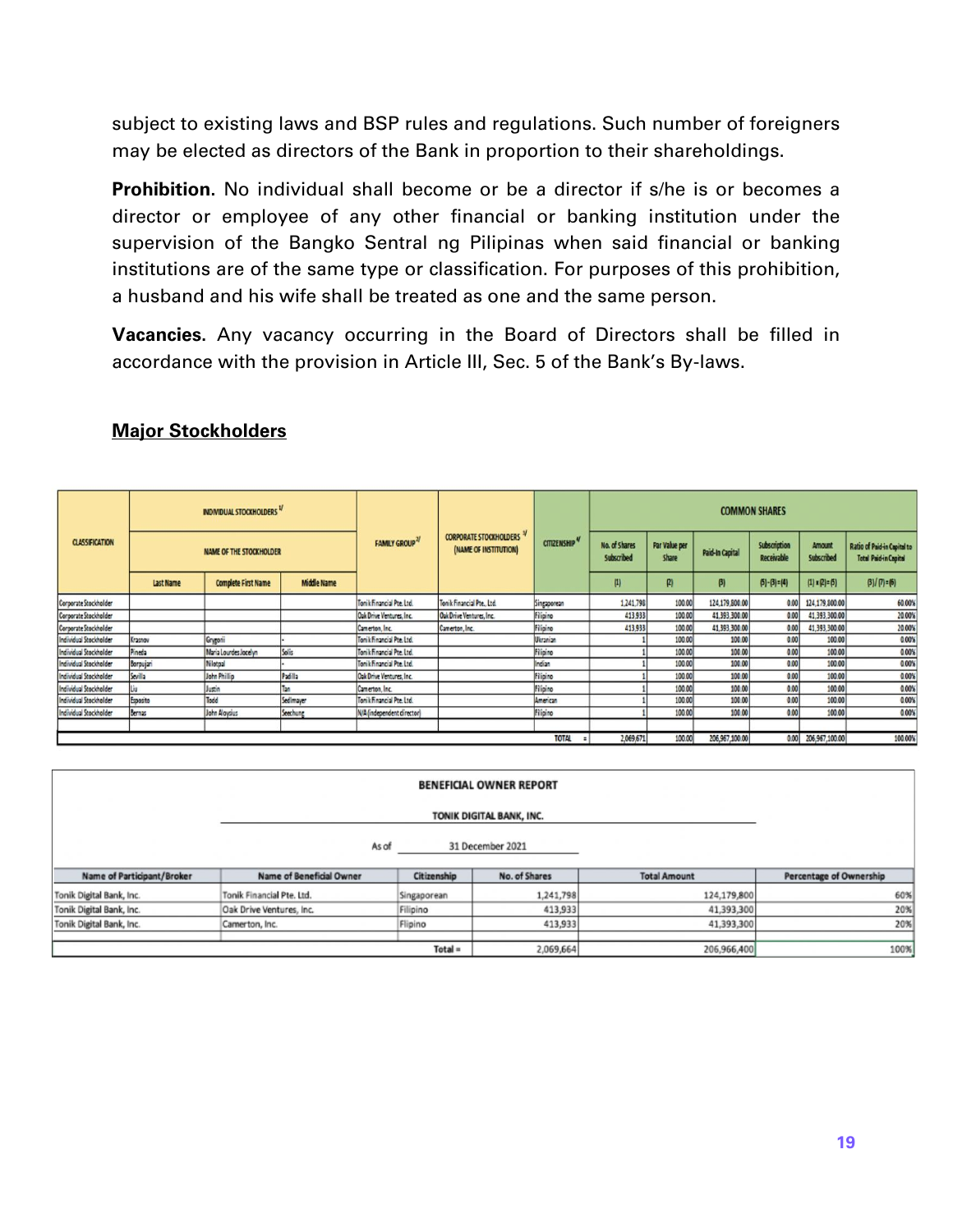## **LIST OF BOARD-LEVEL COMMITTEES**

## **Audit Committee**

The Audit Committee is composed of three non-executive directors, with an independent director as the Chairman. The Committee is governed by a boardapproved charter that defines its overall purpose, authority, organization, meeting requirements and responsibilities. In accordance with this charter, the Committee assists the Board of Directors in its oversight responsibilities on the following, thereby enhancing shareholders' and other stakeholders' value and protecting their interest:

a) Integrity of the Bank's financial statements and financial reporting process;

b) System of internal controls, risk management and governance process;

c) Performance of the internal audit function and independent auditors;

d) Compliance with applicable laws, rules and regulations, and its code of conduct and business ethics; and,

e) Fulfillment of other responsibilities set out in the Audit Committee Charter.

## **Composition**

John Aloysius Bernas – Chairman Todd Esposito - Member John Phillip Sevilla - Member

## **Number of meetings in 2021**: 4

In 2021, the highlights of the ACB's actions pertaining to Internal Audit and External Audit are as follows:

## **A. For External Audit Function**

• Approved the Fees for the Annual Review of the Financial Statements (FS) of Tonik Digital Bank, Inc.

• Reviewed the results of and endorsing for BOD approval PWC's Audit of the Financial Statements of Tonik Digital Bank, Inc. for the year ended December 31, 2020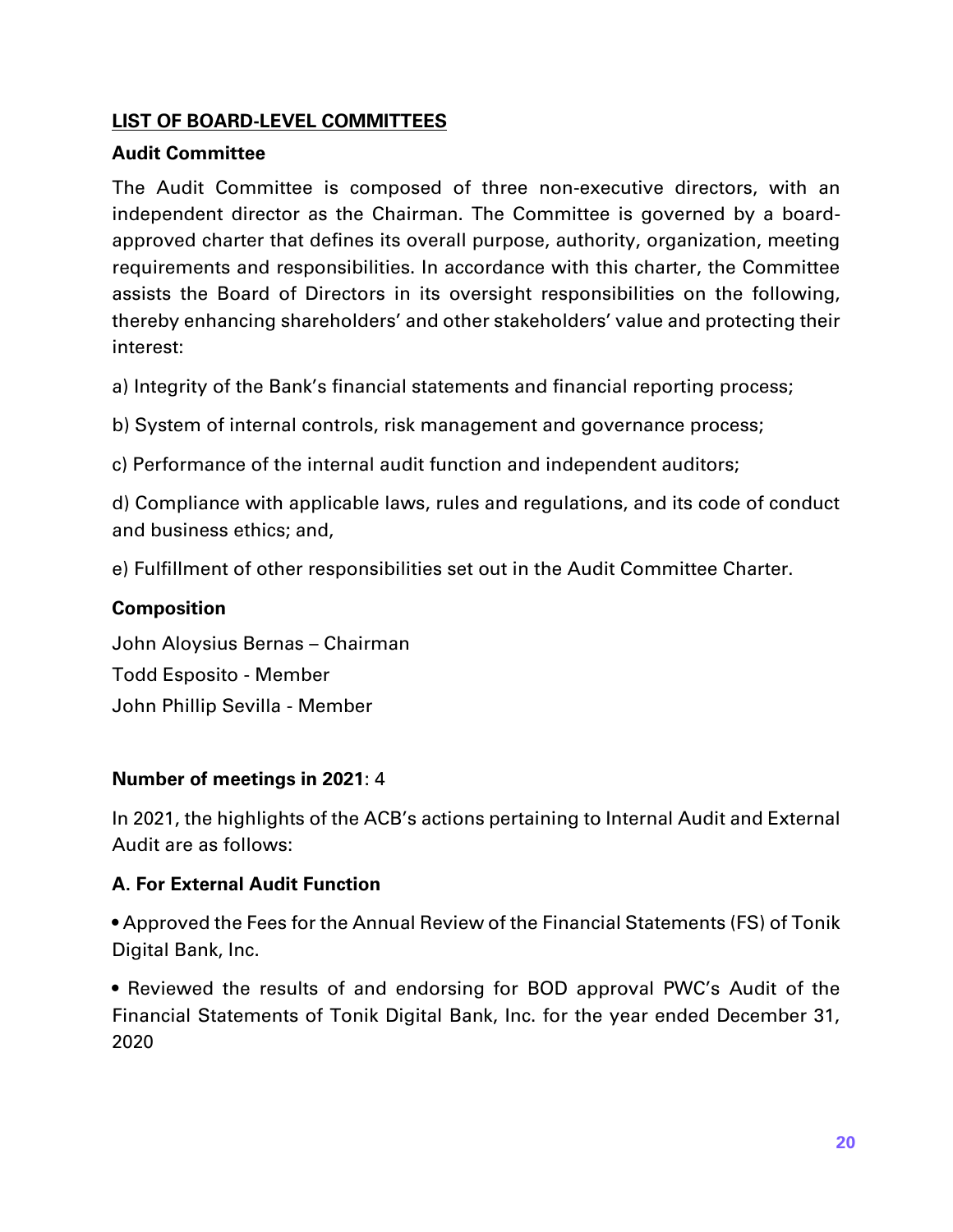• Reappointed PWC as External Financial Auditor and corresponding Review and Approval of PWC's Plan for the Audit of the Financial Statements of Tonik Digital Bank, Inc. for the year ending December 31, 2021

## **B. For Internal Audit Function**

• Approved Whistleblowing Mechanism policy which includes the procedures and scope for whistleblowing, procedures for investigation and reporting to the board, rights and duties of the whistleblower, and due process for the subject of the whistleblower's report

- Approved Annual Internal Audit Plan, including interim revisions
- Confirmed the Internal Audit's Management-approved Budget
- Approved the revisions in the Internal Audit Manual and Internal Audit Charter
- Quarterly review and notation of the status of audit plan, manpower complement and vacancies, and outstanding/unresolved audit issues

• Noted Internal Audit's Declaration of Organizational Independence and various periodic reports and minutes of meetings, such as: (1) Accomplishment Reports, (2) Outstanding Audit Issues, and (3) Results of Performance Rating for 2021

## **C. Whistleblowing Mechanism**

The policy aims to establish and maintain mechanisms that will encourage employees of the Bank, employees of third-party service providers, business partners and other stakeholders of Tonik Digital Bank, Inc. to confidentially and without the risk of reprisal, communicate and raise legitimate concerns about possible improprieties or malpractices in matters of financial reporting, internal control, money laundering, fraud, bribery or corruption, illegal, unethical or questionable RPTs, auditing, or other issues to persons or entities that have the power to take corrective action. It shall ensure that arrangements are in place for the independent investigation, appropriate follow-up action, and subsequent resolution of complaints.

The Whistleblowing Committee determines the substance and validity of the whistleblowing report or disclosure, and if deemed sufficient in form and substance, refers it to the Internal Audit or the Human Resources Group for further investigation.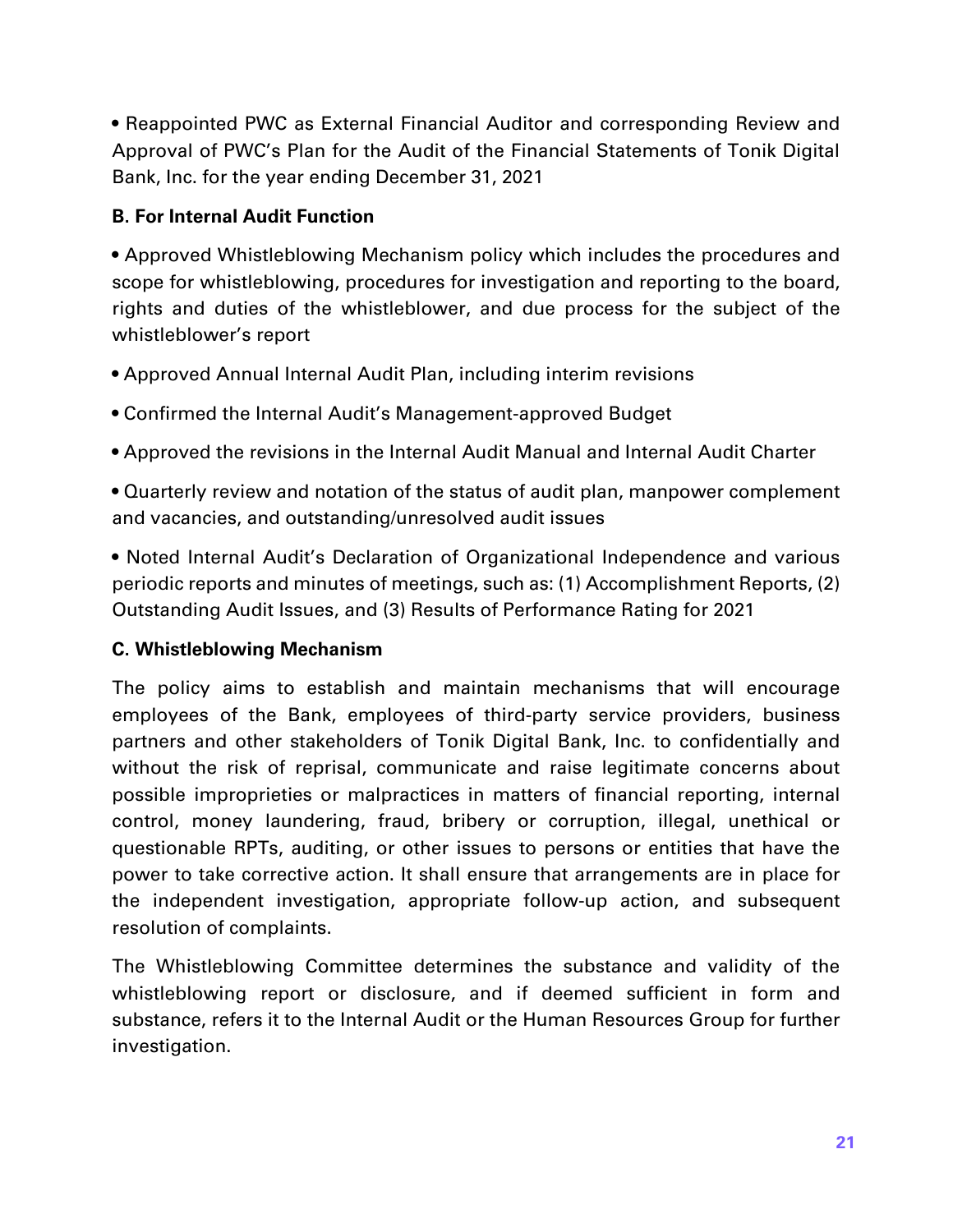Any suspected or actual criminal activities in the Bank, unlawful acts or omissions, fraud, violation of the Code of Conduct and other Bank policies, danger to health or safety, or any improprieties or malpractice in the workplace must be reported by the employee via email to the official whistleblowing email: [whistleblowing@tonikbank.com](mailto:whistleblowing@tonikbank.com) or to the whistleblowing hotline: 7908-6645 local 6647.

## **Audit Committee Report**

## **For the year ended December 31, 2021**

The Bank has an Internal Audit function that reports directly to the Audit Committee and assists in the discharge of its oversight responsibilities. The Internal Audit function, governed by a charter approved by the Audit Committee, is responsible for providing an independent, reasonable assurance on the Bank's system of risk management, internal controls and governance processes, as well as the operating and business units' adherence to internal processes and procedures and to regulatory and legal requirements. In performing its oversight responsibilities and in compliance with the Audit Committee Charter and applicable corporate governance laws and rules, the Audit Committee confirmed in its report for 2021 the following:

## **A. Bank's financial statements and financial reporting process**

The results of internal and external audits of the Bank's internal controls relative to the financial reporting process were discussed. The results of the review of the Bank's audited financial statements and its related disclosures for the year ended December 31, 2021, were discussed by the external auditor with the Audit Committee. After obtaining the external auditor's unqualified opinion on the yearend financial statements, the Audit Committee approved the audited financial statements based on authority given by the Board of Directors and its inclusion in the 2021 Annual Report to the Stockholders.

## **B. Systems of internal control, management of risks, and governance**

The results of external and internal audits of the Bank's internal control, risk management and governance were discussed. The Audit Committee also ensured that management is taking appropriate corrective actions in a timely manner and addressing risk exposures, internal control, governance and compliance issues.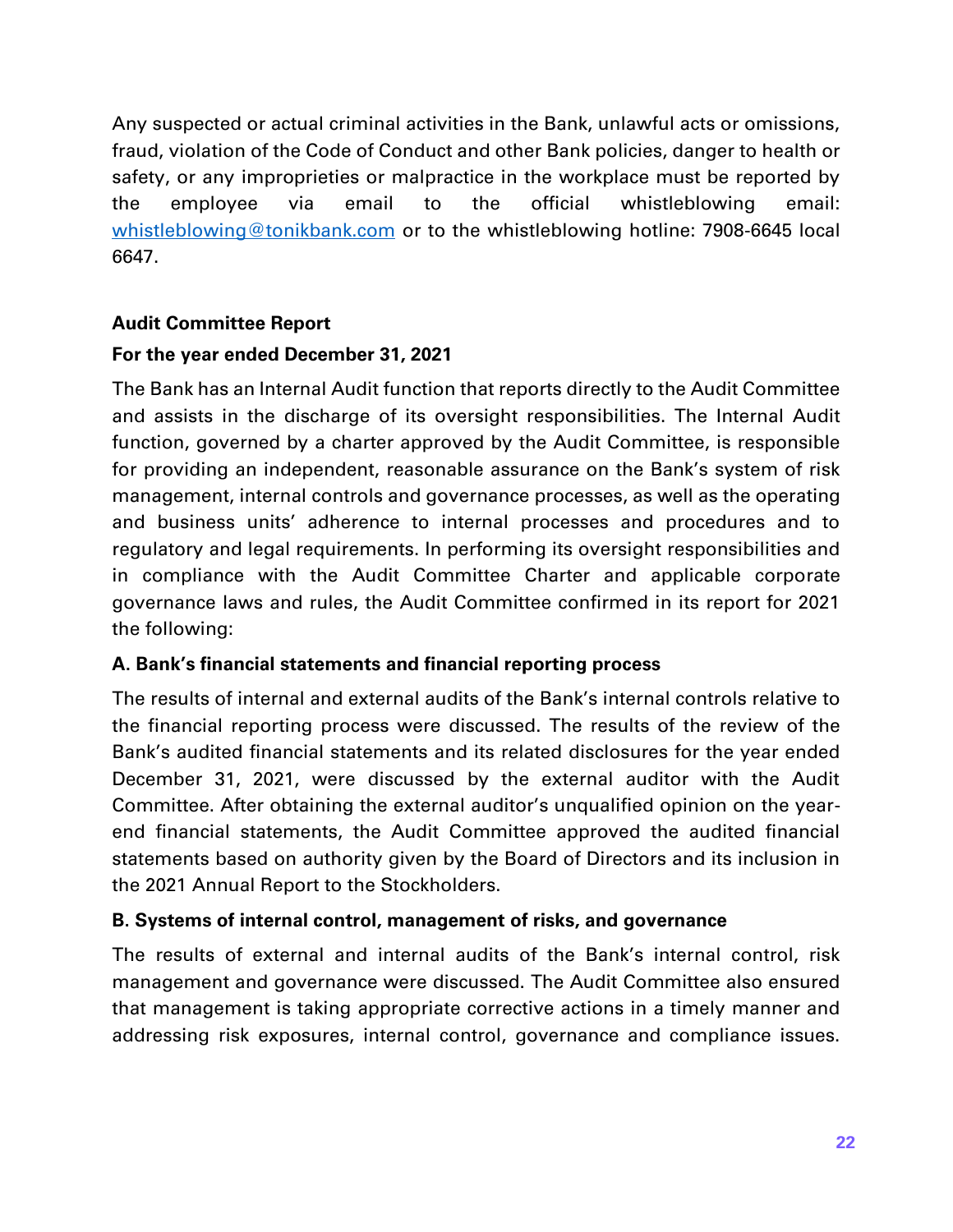## **C. Performance of the independent auditors and internal audit function**

## **External Audit**

1. PricewaterhouseCoopers (PWC) was appointed as the Bank's external auditor for the 2021 financial statements based on the results of performance assessment conducted by designated officers of the Bank.

2. The plan and scope, including audit fees, of the Bank's external auditor were discussed and approved.

On external audit, it ensured the independence, qualification, and objectivity of the appointed external auditor, which is accredited by the BSP. It reviewed and discussed the content of the engagement letter, audit plan, scope of work, focus areas, composition of engagement team among others, prior to the commencement of audit work. It comprehensively discussed the external audit reports, focusing on internal controls, risk management, governance and matters with Corporate Governance financial impact particularly on the changes in accounting and reporting standards. It reviewed Management's Letter as well as Management's response and action taken on the external auditor's findings and recommendations.

## **Internal Audit**

1. Audit policies and methodologies were discussed and approved ensuring appropriateness and conformance with regulatory requirements and international standards.

2. The Internal Audit's strategic three-year plan and annual audit plan were discussed and approved. These were developed using a risk-based approach to assess the adequacy of the Bank's internal control, risk management and governance processes.

3. The organizational independence of the Internal Audit function is maintained as confirmed by the Internal Auditor. Regular self-certification is in place to confirm the independence of Internal Audit personnel as well as compliance with the Code of Ethics.

4. The Internal Audit conducts its functions in accordance with the standards set forth by the Bank's internal policies, the Audit Manual, regulatory requirements as well as IIA standards as confirmed by the Internal Auditor.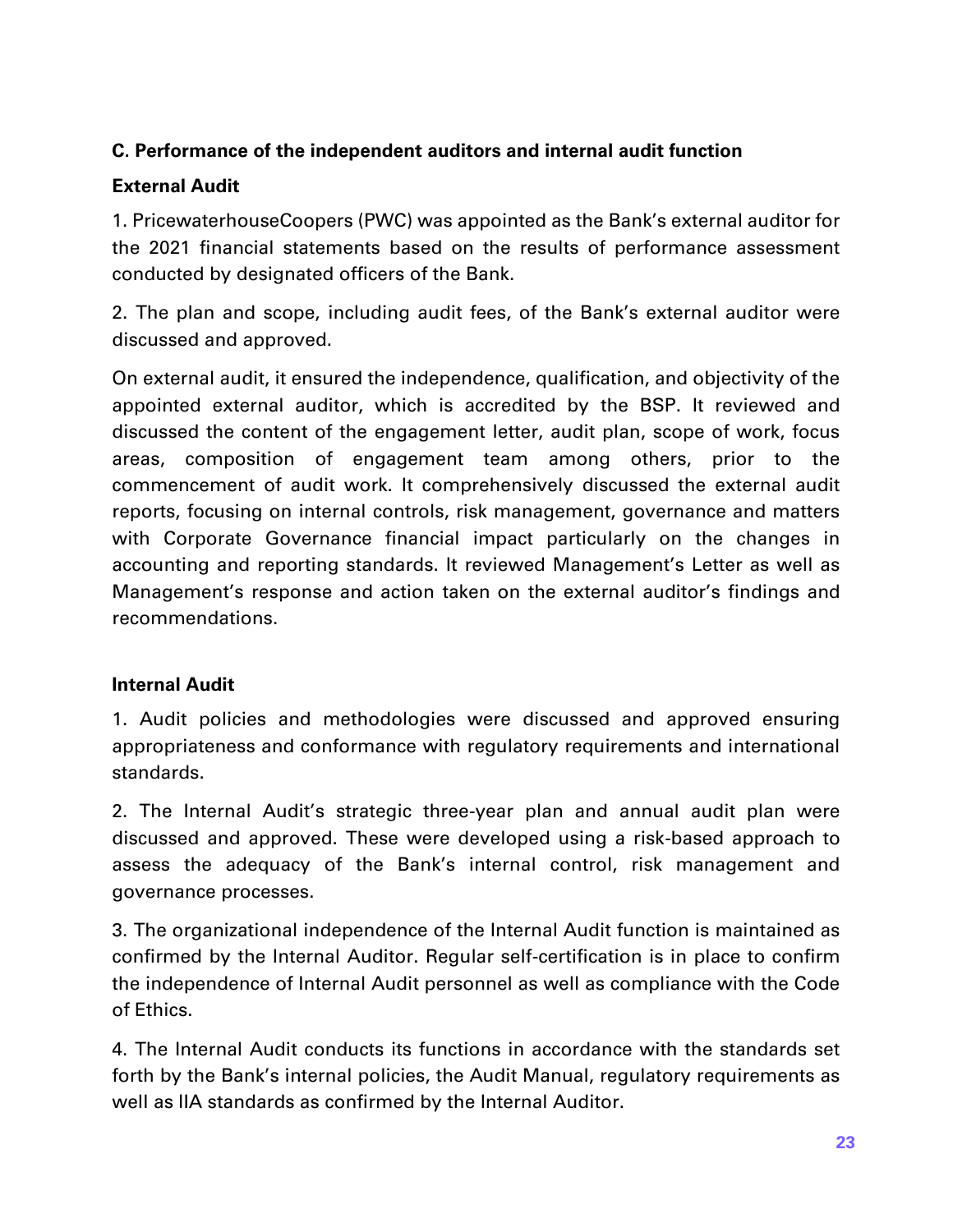5. The Internal Audit Officer provided an evaluation on the adequacy and effectiveness of risk management, controls and governance processes of the Bank based on the results of various audit engagements of Internal and External Audit.

## **D. Compliance with the standards set forth by the Bank's internal policies, code of conduct and business ethics and applicable laws, rules and regulations**

The Audit Committee, through the Internal Audit function, assesses compliance with the standards set forth by the Bank's internal policies, code of conduct and business ethics, and the applicable laws, rules and regulations including the effectiveness of the system of monitoring resolutions of outstanding issues.

## **E. Performance of the Audit Committee**

1. The committee met quarterly during the year with an average of 91.75% attendance.

2. The Audit Committee Charter was reviewed in the Audit Committee Meeting on April 19, 2022 to align its provisions and the Committee's roles and responsibilities with relevant regulations.

3. An annual performance assessment of the Audit Committee and individual assessment of committee members were conducted last December 2021.

4. The Audit Committee members have undergone briefing/ orientation as part of their continuing education.

Based on the reviews and discussions undertaken, including the unqualified opinion of the external auditor on the Bank's financial statements, reasonable assurance is given that the systems of internal control, risk management and governance are generally adequate and designed to meet the organization's business objectives. Improvements are being continually pursued by Senior Management to strengthen the Bank's policies and procedures including adherence to regulatory requirements.

## **RELATED PARTY TRANSACTIONS COMMITTEE**

The RPT Committee shall conduct the proper oversight, review, approval and reporting of all transactions which may be entered into by and between or among the Bank or any of its shareholders, subsidiaries, directors and officers, and respective affiliates ("Related Parties").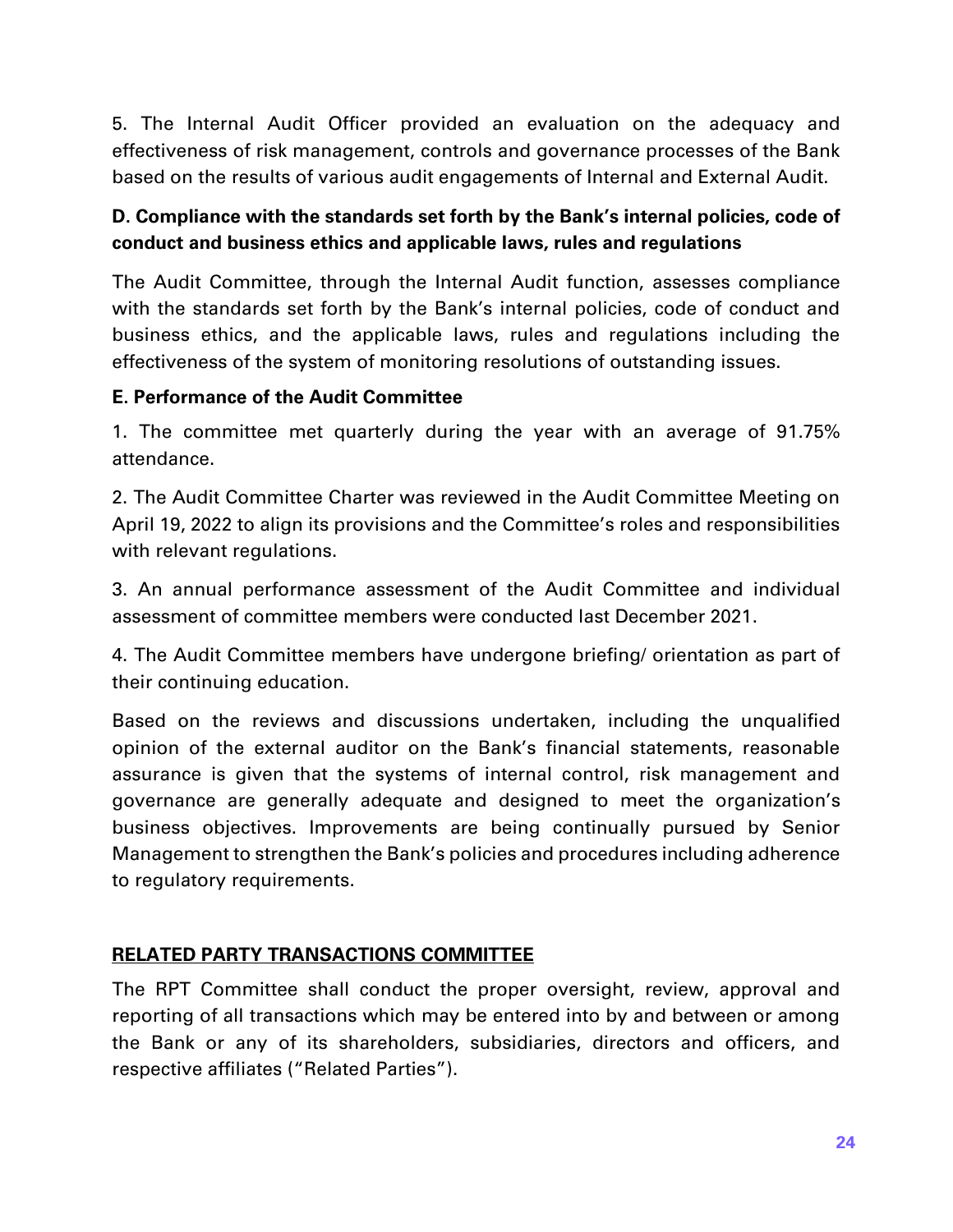The RPT Policy shall define the materiality threshold amount and terms that require the final approval of the Board ("Material RPT"). The report of the RPT Committee on RPT and Material RPTs shall be one of the regular items on the agenda of Regular Meetings of the Board. It shall have the authority to receive reports on transactions between the Bank and Related Parties, order an investigation on documents of RPT, and recommend proper action or corrective measures to the Board of Directors for RPT transactions that violate laws, regulations or Bank policies.

## **Composition**

The RPT Committee shall be composed of three (3) members of the Board of Directors, including the independent director who shall be the Chairperson, one (1) director nominated by the foreign shareholder (Tonik Financial Pte. Ltd.), and one (1) director nominated by the Local Shareholders. The other director (Local Shareholder) who is not member of Committee shall be allowed to attend and participate on Observer status.

If a member of the Committee (or the Shareholder that nominated such director/member) has a personal interest in the transaction to be reviewed, the concerned Board member shall abstain from the discussion and endorsement to the Board of such transaction.

## **Members of RPT Committee:**

- 1. John Aloysius Bernas Chairman
- 2. Todd Esposito Member
- 3. Justin Liu Member
- 4. John Phillip Sevilla Observer Status for year 2021

## **Meetings**

No. of meetings for 2021: 1 Percentage of Attendance: 100%

The RPT Committee shall meet quarterly or whenever necessary to discuss and agree on matters to be endorsed to the Board of Directors for approval and confirmation. The Regulatory and Review Officer of the Compliance Department will act as Committee Secretary and will be tasked with preparing the agenda for each meeting and send out notice at least two (2) days before the meeting date. The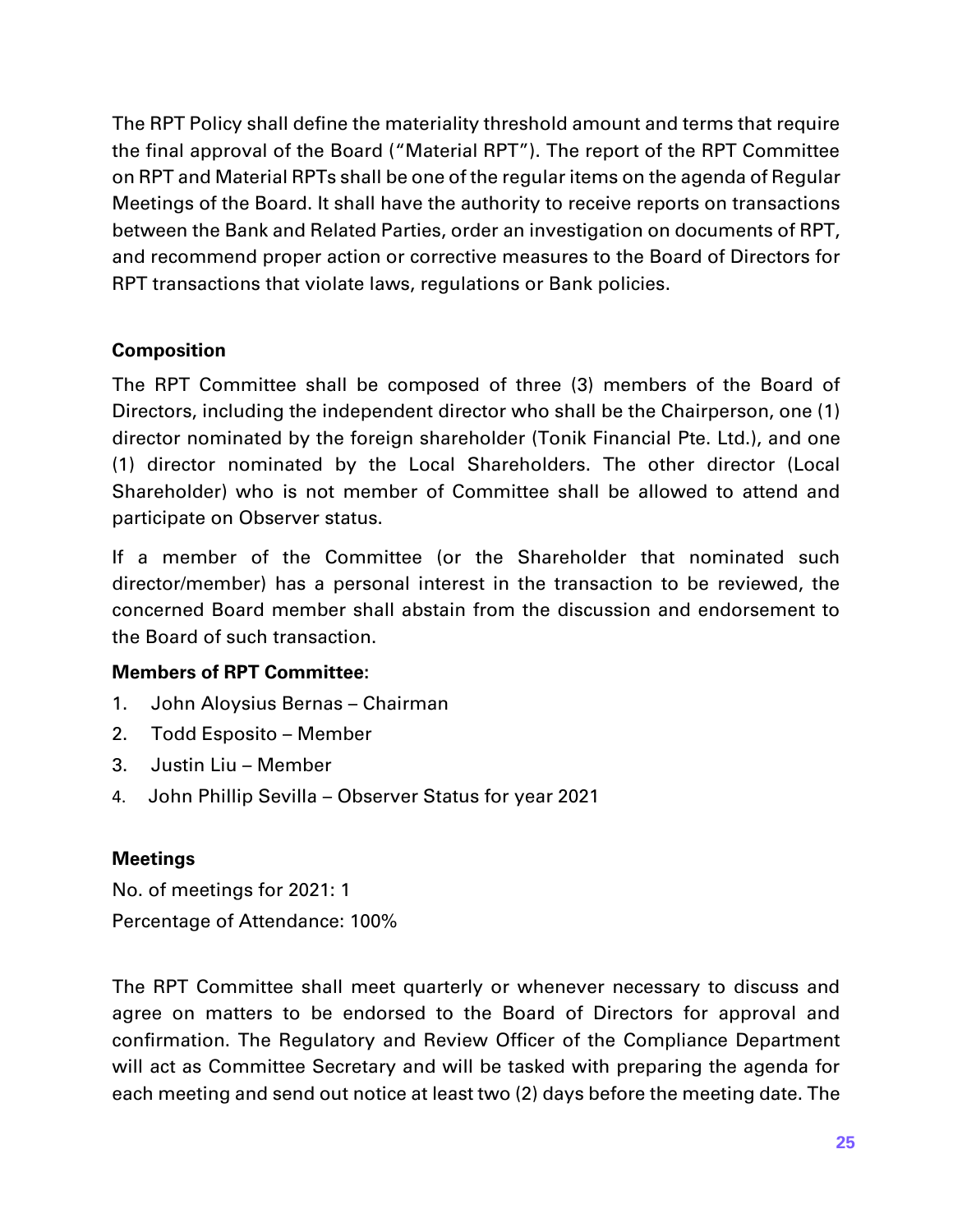Committee Secretary shall also prepare and distribute minutes of the meetings and make regular reports ready for presentation to the Board by the RPT Committee Chairman.

#### **Specific duties and responsibilities**

Review by the Committee

All Material RPT transactions must be reviewed by the Committee, with the assistance of the CFO/Treasurer, whenever necessary, to ensure the following:

- a. A conflict of interest does not exist;
- b. No improper valuation of such transaction has been made;
- c. Information necessary to disclose the RPT/Material RPT is fully documented.

All Material RPTs may only be endorsed by the Committee for BOD approval if it was determined that the transactions are fair, and on terms comparable to those that could obtained at arms' length dealings with an un-related third party or can be justified on a legitimate business case basis.

The RPT Committee approved the appointment of the committee secretary and discussed the RPT Transactions and IT SLA Costs for year 2021.

| <b>Name of Directors</b>                                                 | <b>Board Meetings</b> |               | <b>ACB Meetings</b>      |               | <b>RPT Meetings</b> |               |  |
|--------------------------------------------------------------------------|-----------------------|---------------|--------------------------|---------------|---------------------|---------------|--|
|                                                                          | <b>Attended</b>       | $\frac{9}{6}$ | <b>Attended</b>          | $\frac{9}{6}$ | <b>Attended</b>     | $\frac{9}{6}$ |  |
| Bernas, John<br>Aloysius S.                                              | 15                    | 79%           | 3                        | 75%           |                     | 100%          |  |
| Borpujari, Nilotpal                                                      | 18                    | 95%           | $\overline{\phantom{a}}$ |               |                     |               |  |
| Esposito, Todd                                                           | 19                    | 100%          | $\overline{4}$           | 100%          |                     | 100%          |  |
| Krasnov, Grygorii                                                        | 19                    | 100%          | -                        |               |                     |               |  |
| Liu, Justin                                                              | 19                    | 100%          | -                        |               |                     | 100%          |  |
| Pineda, Maria<br>Lourdes Jocelyn                                         | 19                    | 100%          |                          |               |                     |               |  |
| Sevilla, John Phillip                                                    | 18                    | 95%           | $\overline{4}$           | 100%          |                     |               |  |
| <b>Total Number of</b><br><b>Meetings Held</b><br><b>During the Year</b> | 19                    | 100%          | 4                        | 100%          |                     | 100%          |  |
| <b>Total Attendance</b><br><b>Rate for the Year</b>                      | 96%                   |               | 92%                      |               | 100%                |               |  |

#### **Directors' Attendance at Meetings**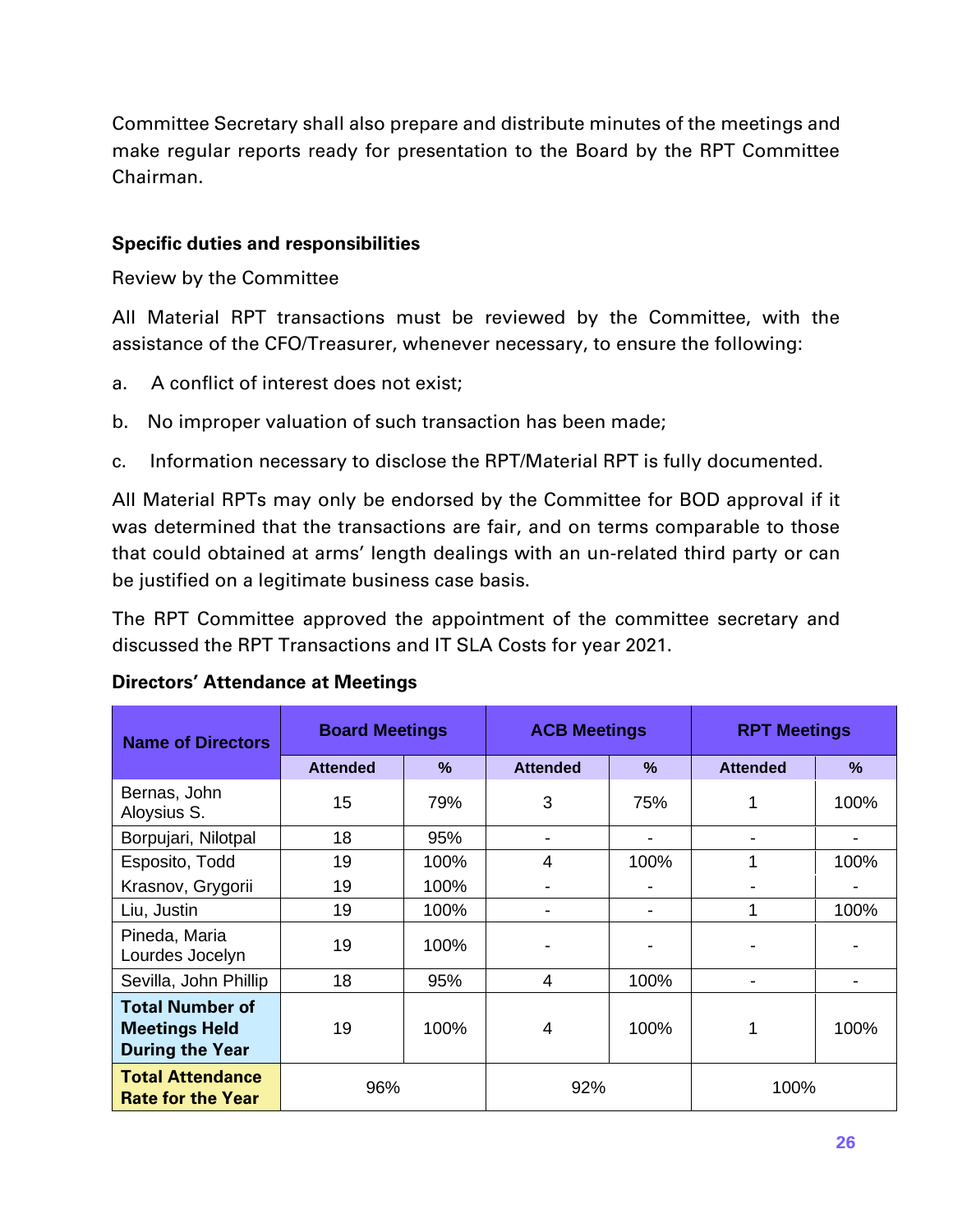## **Performance Assessment Program**

The Bank conducts a semi-annual performance appraisal exercise to ensure alignment and progression of goals vis-à-vis the overall business objectives. Each employee conducts a self-assessment on both goal achievement and adherence to values, undergoes a separate review by the immediate superior, then both engage in a performance conversation before determining the final performance rating.

In addition to the regular performance appraisal process, Senior Management conducts peer review amongst themselves to ensure that the leadership team as a whole remains aligned to organizational objectives and values.

The members of the Board conduct an annual self-assessment of the Board as a whole, of themselves as the individual members and as members of the Board committees. The self-assessment includes an evaluation of the independent judgment, objectivity, and balanced perspectives of each member and of the entire Board.

## **Orientation and Education Program**

Tonik operates in a highly agile and rapidly changing environment; that is why the Bank is committed to ensuring that every employee is equipped to not simply deal with these changes, but to actually harness these situations to continually improve themselves, and the Bank, as a whole.

Since the Bank started its operations, there have already been developments in the way the Bank trains its employees. Human Resources (HR) works hand-in-hand with other Departments in rolling-out programs that are essential to the employees' efficient and legally compliant performance of their respective functions. Tonik has regularly provided Bank-wide learning sessions on Anti-Money Laundering, Data Privacy, Information Security Awareness, and Regulatory Compliance updates. Internal programs geared towards product proficiency and fraud detection have also been initiated, particularly for our front-liners in the Contact Center (CC) and Customer Due Diligence teams. Function-specific learning sessions, both internal and external, that cover systems, skills enhancement, and new trends have likewise been provided.

Leadership training and individual coaching sessions have also been provided to Senior Management as a way to continuously develop management competencies.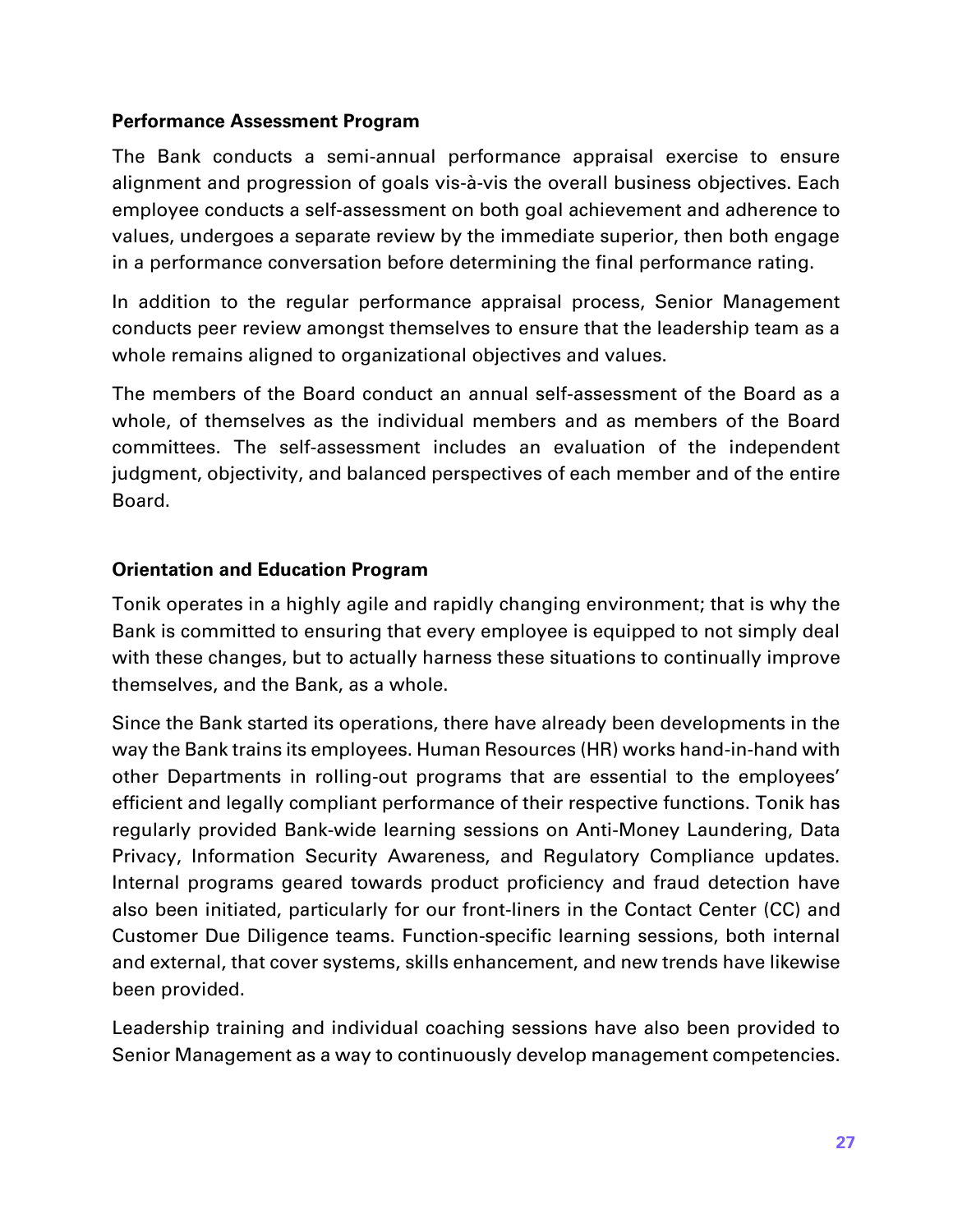The Board of Directors is oriented with their duties and responsibilities, and such duties and responsibilities are accepted by each Director. The BOD is also required to undergo Annual Training (i.e. Corporate Governance Seminar and AML Seminar). First time directors are required to complete at least 8 hours of training, while other members of the board are required to complete at least 4 hours of training annually.

The Board of Directors attended various webinars such as AML/CFT training, Technology Governance, Sales Governance and Business with Sustainable Practices for 2021.

## **Retirement and Succession Policy**

Tonik is committed to continuously update its employee benefits as it develops and grows as an organization. The Bank shall ensure compliance with Philippine law, particularly Presidential Decree No. 442, otherwise known as the Labor Code of the Philippines.

The Bank is also on its way towards developing a succession strategy, beginning with the establishment of the performance appraisal exercise. The exercise takes into account employees' strength and growth areas, as well as development plans and career aspirations that may be discussed during the performance conversation with immediate superiors. All of which are essential to identifying candidates who can become potential successors to key leadership positions.

The Board reviews annually its composition and will adopt a policy on retirement for directors and senior management, as well as succession plan, to promote dynamism and avoid perpetuation in power.

## **Renumeration Policy**

The bank commits to pay its employees (Senior Management, Officers, Rank and File) that are consistent with job performance and the requirements of the law, remaining competitive with the banking industry.

For the rest of the Bank, Senior Management works closely with the Human Resources Department in ensuring that pay is aligned with the Bank's financial performance and individual job performance. It is continuously working on improving its salary structure to align externally with the market and to ensure internal equity among the different job levels of the Bank, across functions.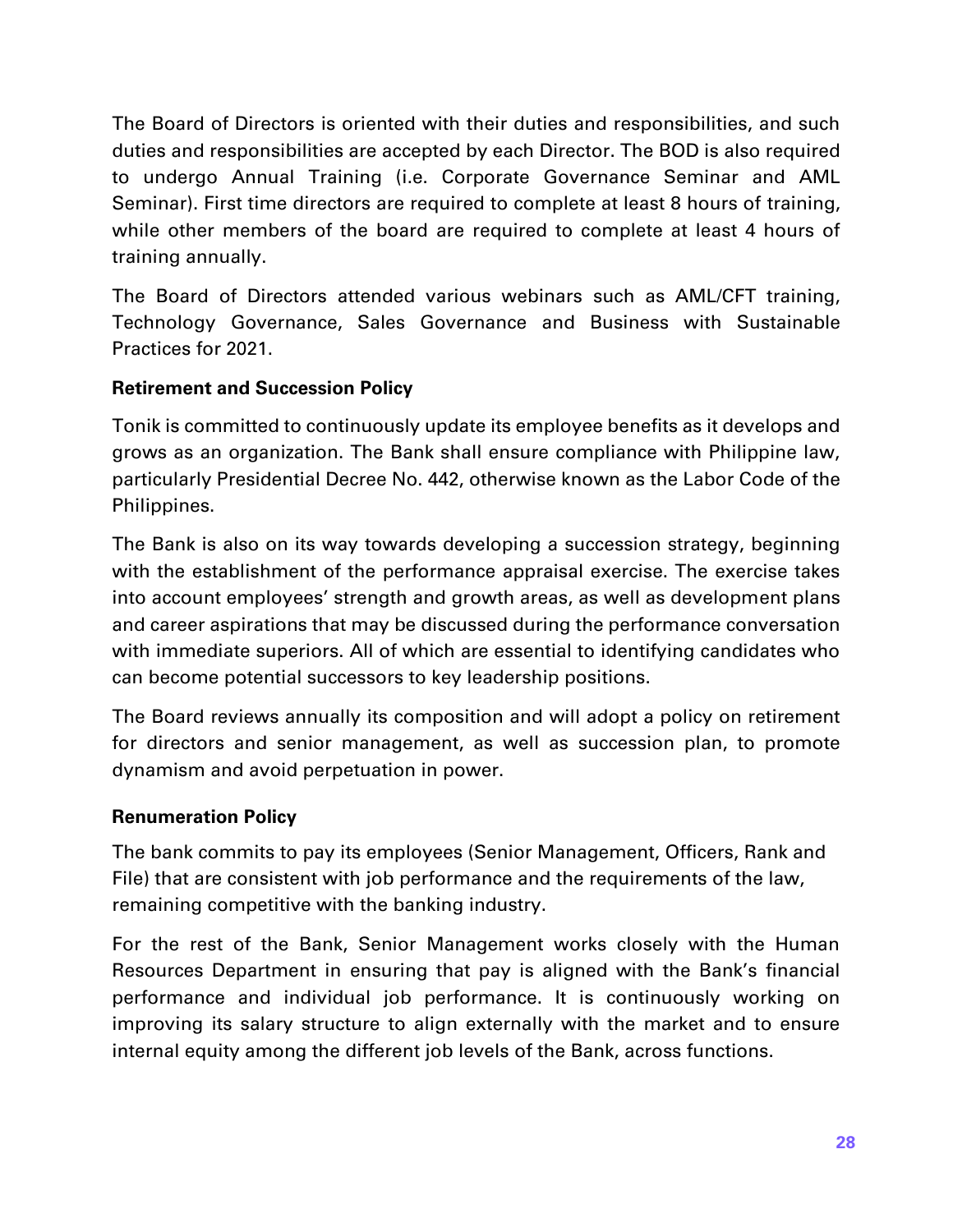To guarantee that Senior Management compensation is equitable and competitive, both internally and externally, renumeration is presented to and approved by the Board. Highly compensated management officers are the President, Chief Technology Officer, Chief Operations Officer, Chief Product Officer and Senior Project Manager.

In accordance with TDB's By-Laws and by resolution of the Board, each Director shall receive a reasonable per diem allowance for actual attendance at each meeting of the Board of Directors. Remuneration of directors is commensurate with their contributions and scope of their responsibilities. The Board assures itself that the director's compensation is structured and competitive to align the interests of the directors with the long-term interest of the organization.

## **SELF-ASSESSMENT FUNCTION**

## **Internal Audit**

The Internal Audit Function adheres to the principles required by the ISPPIA (International Standard for the Professional Practice of Internal Auditing), COSO Internal Control-Integrated Framework, COBIT (Control Objectives for Information and Related Technology), the Internal Audit Definition and Code of Ethics.

It provides assurance and a systematic, disciplined approach to evaluate and improve effectiveness of risk management, internal control, and governance processes. Upholding a commitment to integrity and accountability, Internal Audit provides value to Senior Management and governing bodies as objective source of independent advice. Internal Audit reports to the Board of Directors through the Audit Committee of the Board (ACB). It seeks ACB approval for the annual audit plan, annual budget and manpower, performance appraisal, provides updates on accomplishments, reports results of audit conducted and tracks resolution of audit findings.

The Bank's Internal Audit function provides reasonable assurance to the Board, Senior Management and stockholders that the Bank's key organizational and procedural controls are effective, appropriate and complied with. Internal Audit covers at the minimum the evaluation of the adequacy and effectiveness of controls that cover governance, operations and information systems, reliability and integrity of financial and operational information, effectiveness and efficiency of operations, protection of assets, and compliance with contracts, laws, rules and regulations.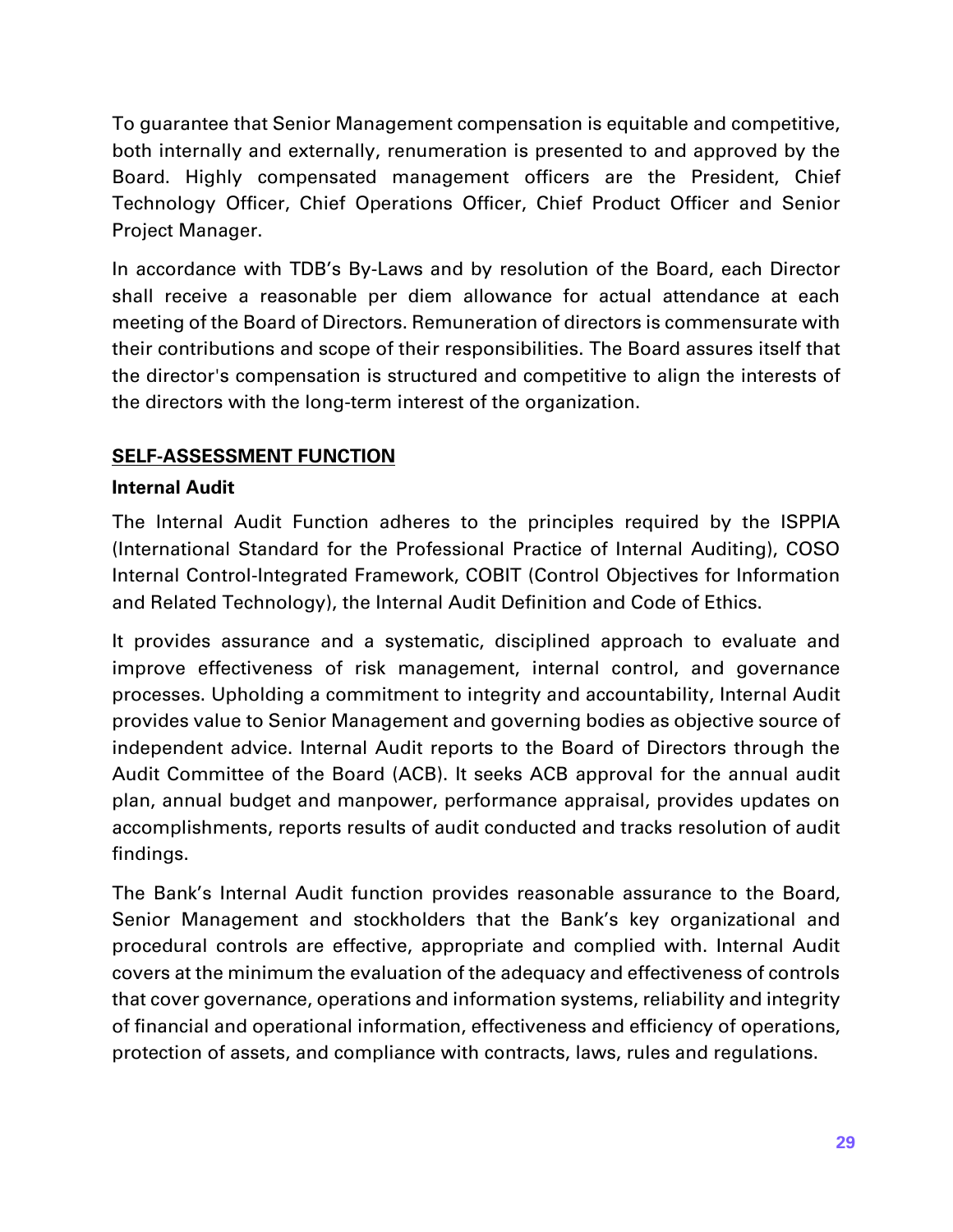## **Compliance**

The Compliance function is independent from the business activities of the Bank and is governed by a Compliance Framework approved by the Board of Directors. It carries out its responsibilities on all groups, divisions, or departments where compliance risk exists. It has access to all operational areas as well as any records or files necessary to enable it to carry out its duties and responsibilities, including the right to conduct investigations of possible breaches of the compliance policy. It directly reports or has direct access to the BOD or to the appropriate Board-level committee.

The Compliance function is being carried out by Tonik's Compliance Department, which advises the Board and Senior Management and apprises business units on relevant laws, regulatory rules, standards, and compliance issues. It acts as a contact point within the Bank for compliance issues. It establishes written guidance on the appropriate implementation of related laws, rules, and policies; assesses the appropriateness of the Bank's compliance procedures and guidelines; formulates proposals as necessary; tests and monitors Bank units' compliance to regulatory rules by performing representative compliance testing; and maintains a constructive working relationship with regulatory agencies and bodies.

## **Dividend Policy**

Dividends may be declared by the Board of Directors from time to time, provided all requirements outlined in Sec. 124 of the BSP Manual of Regulation for Banks are met.

## **Corporate Social Responsibility**

The Bank is committed to supporting the country's mission of nation-building and will endeavor to contribute more towards helping uplift the lives of Filipinos. As such, the Human Resources Department is currently conceptualizing Corporate Social Responsibility (CSR) initiatives to forward TDB's mission of serving the Filipino community which shall be soon presented to the Board for approval and implementation.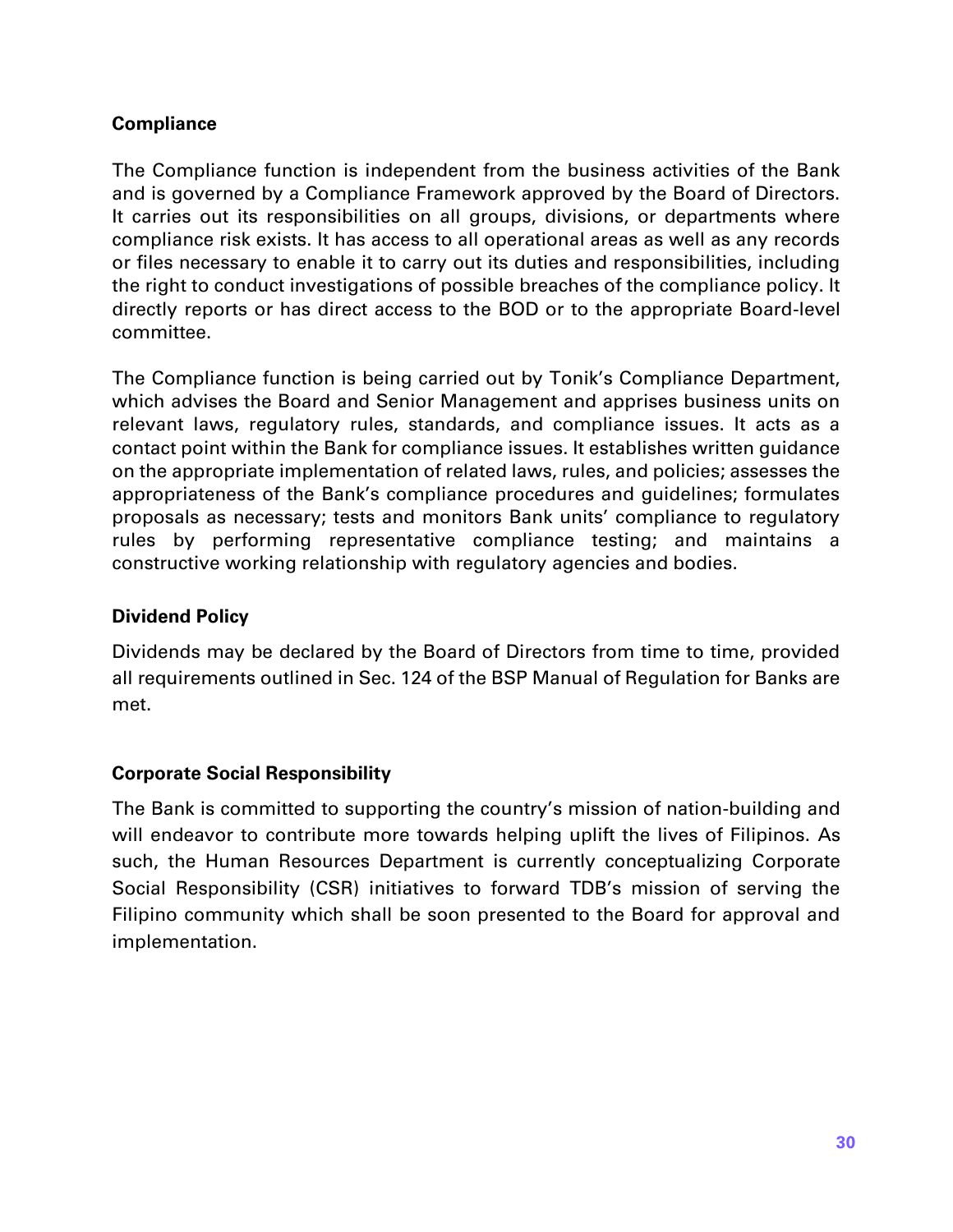## **CONSUMER PROTECTION PRACTICES**

The Board and Senior Management are responsible for developing the consumer protection strategy and establishing an effective oversight over TDB's consumer protection programs. The Board shall be primarily responsible for approving and overseeing the implementation of TDB's consumer protection policies as well as the mechanism to ensure compliance with the said policies.

| <b>Board of Directors</b>                                                                | <b>Senior Management</b>                                                          |  |  |  |  |  |
|------------------------------------------------------------------------------------------|-----------------------------------------------------------------------------------|--|--|--|--|--|
| Approval and Implementation Oversight                                                    | Implementation of the Framework                                                   |  |  |  |  |  |
| Monitor<br>Framework<br>Implementation<br>and<br>Management                              | Manage day-to-day consumer protection<br>activities                               |  |  |  |  |  |
| Oversee Compliance with the Framework                                                    | Development and implementation of the<br><b>Customer Service Training Program</b> |  |  |  |  |  |
| Review periodically the effectiveness of the Consumer Protection Risk Management System  |                                                                                   |  |  |  |  |  |
| Ensure sufficient resources are devoted to the implementation of the Consumer Protection |                                                                                   |  |  |  |  |  |
| <b>Risk Management</b>                                                                   |                                                                                   |  |  |  |  |  |
| Address weaknesses and make corrective actions in a timely manner                        |                                                                                   |  |  |  |  |  |

Senior Management is expected to:

• Establish an open and enabling culture to encourage responsible and ethical behavior.

• Promote staff awareness of the significance of consumer protection, including providing sufficient training, in their respective business functions, particularly those who have regular interaction with customers.

• Set-up effective systems and controls to manage and monitor compliance with all applicable laws, regulatory standards, best practices, and internal guidelines.

• Be alert to early warning indicators of potential problem or threats to the Bank's reputation.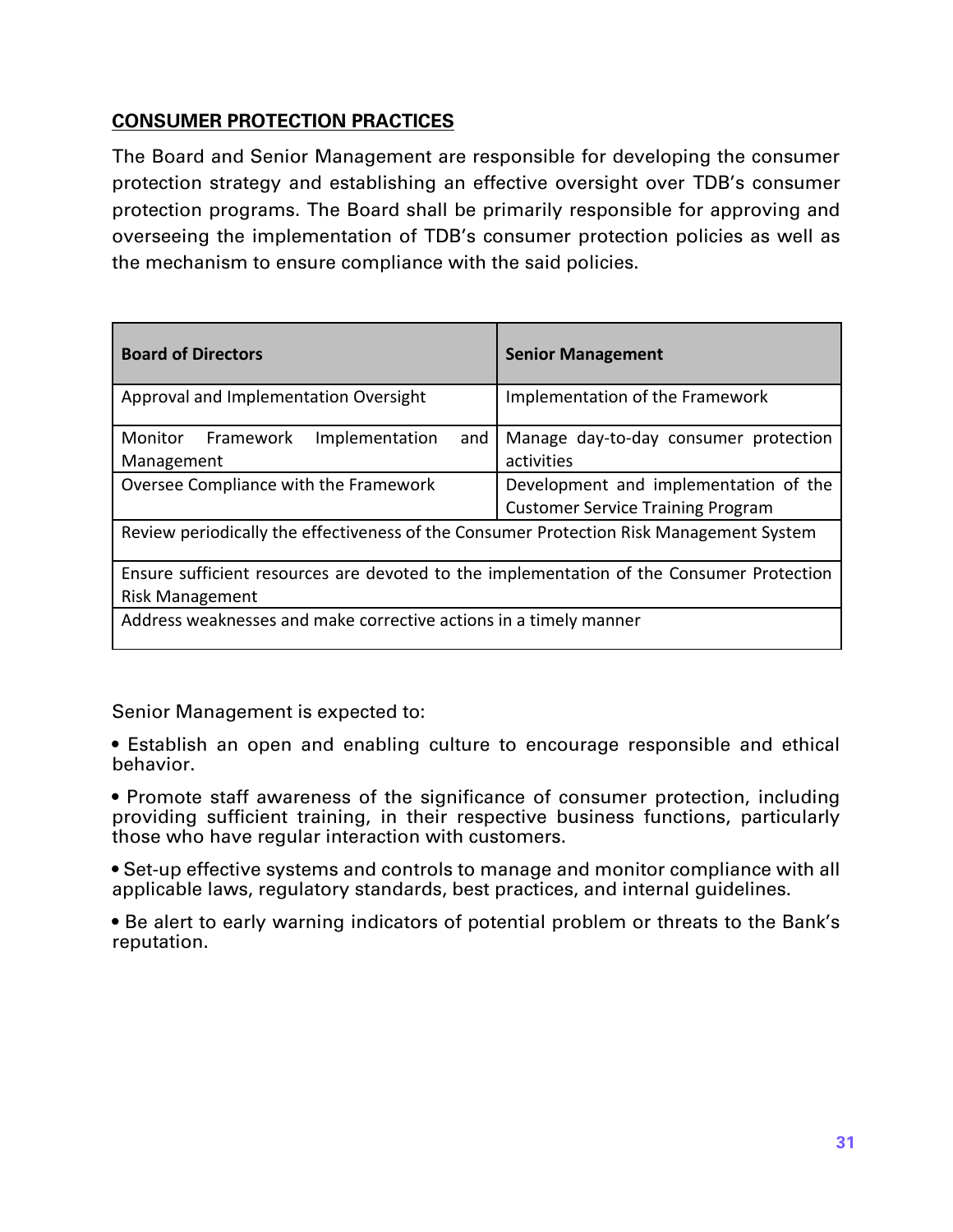## **Consumer Protection Risk Management System**

The Bank is committed to safeguarding that all its business activities and that of its officers and staff are conducted in accordance with all applicable laws, rules regulations and regulatory guidelines and the highest ethical standards.

To ensure adherence to consumer protection laws, rules, and regulations, Tonik has in place a Consumer Protection Risk Management System (CPRMS). It is a means by which the Bank identify, measure, monitor, and control consumer protection risks inherent in its operations. The components of the Bank's CPRMS are the following:

a. **Board and Senior Management Oversight** - Their responsibilities are enumerated in the Framework.

b. **Policies and Procedures** – Guarantee that consumer protection practices are embedded in the business operation, address compliance with consumer protection laws, rules and regulations, and reviewed periodically and kept up-todate as these serve as reference for employees in their day-to-day activities.

c. **Internal Audit function** - Involves the review of the Bank's consumer protection practices, adherence to internal policies and procedures, and compliance with existing laws, rules and regulations.

d. **Training** - Specific and thorough training for all relevant personnel specifically those whose roles and responsibilities have customer interface to reinforce and help them implement written policies and procedures on consumer protection.

e. **Reputational Risk Policy** - Covers customer satisfaction as one of the key drivers of reputational risk. It provides a high-level policy in which reputational risk is identified, measured, managed, controlled, mitigated, and reported.

## **Complaints Handling Procedure**

1. A complaint may be made by the client regarding our products, services, and employees via phone, email, writing, or chat. Complaints received shall be acknowledged or tried to be resolved at the point of the interaction. Contact Center will utilize the stored call/screen recordings to validate the complaint, to be handled by the Training & Quality Officer/Quality Associate, when needed.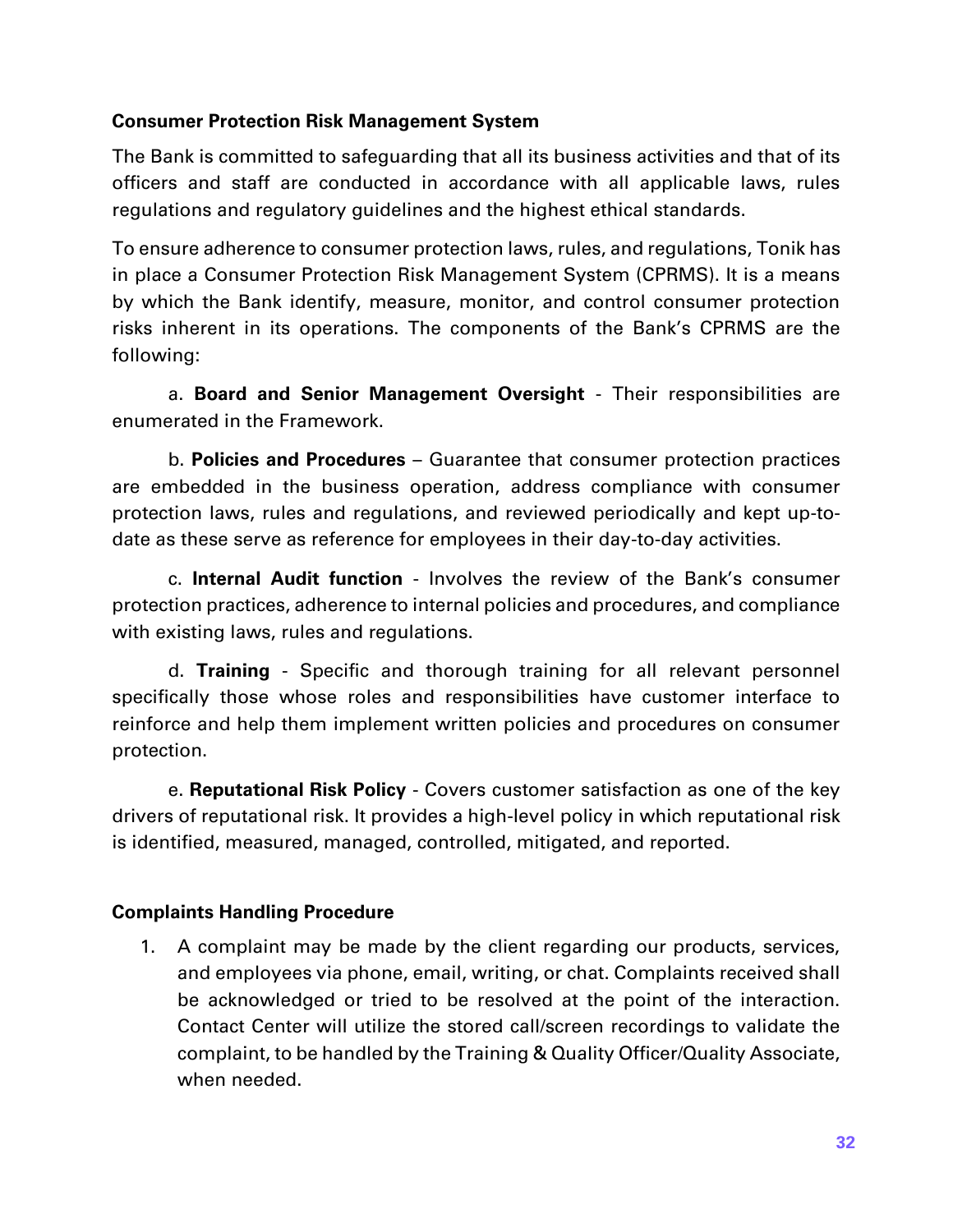Contact Center will aim to assist in resolving complaints within the prescribed timelines below and following the necessary escalation levels:

|                                                                              | <b>SIMPLE</b>                 | <b>COMPLEX</b>                 |
|------------------------------------------------------------------------------|-------------------------------|--------------------------------|
| <b>Acknowledgement</b>                                                       | Within 2 days<br>from receipt | Within 2 days from<br>receipt  |
| <b>Processing and</b><br>resolution (assess,<br>investigate, and<br>resolve) | Within 7 days<br>from receipt | Within 45 days from<br>receipt |
| <b>Communication of</b><br>resolution                                        | Within 9 days<br>from receipt | Within 47 days from<br>receipt |

- a. **Anonymous complaints**  a complaint which the customer/complainant does not provide any information regarding their identity. Contact Center will acknowledge the complaint and use it as feedback only to the concerned personnel or business unit. Contact Center would encourage the complainant to properly identify themselves to properly document and to receive the corresponding feedback for their complaint.
- b. **Complaints received from Employees** employees can complain and lodge their complaints regarding the Bank's services and products. But if the complaint is against a fellow employee, the complainant shall be directed to have the complaint forwarded to the proper channel via their line manager for coordination with the concerned employee's immediate line manager and with HR (if needed).
- c. **Repeat complaints** CC shall raise these complaints to the Senior Management and the concerned business units; and provide recommendations, if warranted, any products and services that generate repeat complaints for appropriate action.
- d. **Managing difficult customers** CC employees should exercise maximum tolerance when dealing with difficult customers. CC will extend all assistance to the client until the resolution of the complaint.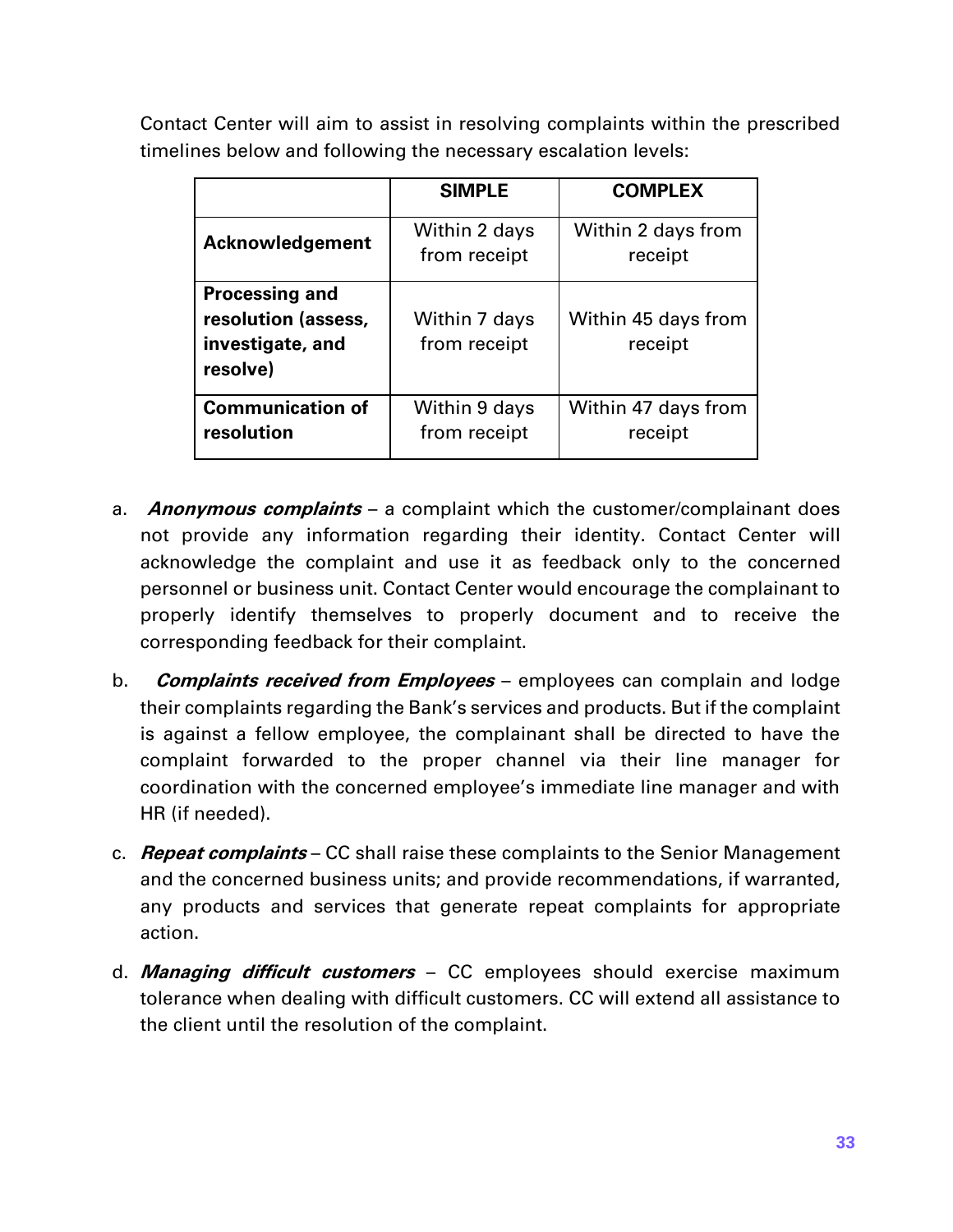e. **Complaints via BSP** – CC shall immediately acknowledge the customer complaint received through BSP and endeavor to provide a reply to the customer and BSP within the timeline of seven (7) banking days.

CC shall provide a monthly report to Risk Unit and quarterly report to the Compliance Department with the summary of all complaints and updated status of each.

## **Complaints Handling Flowchart**

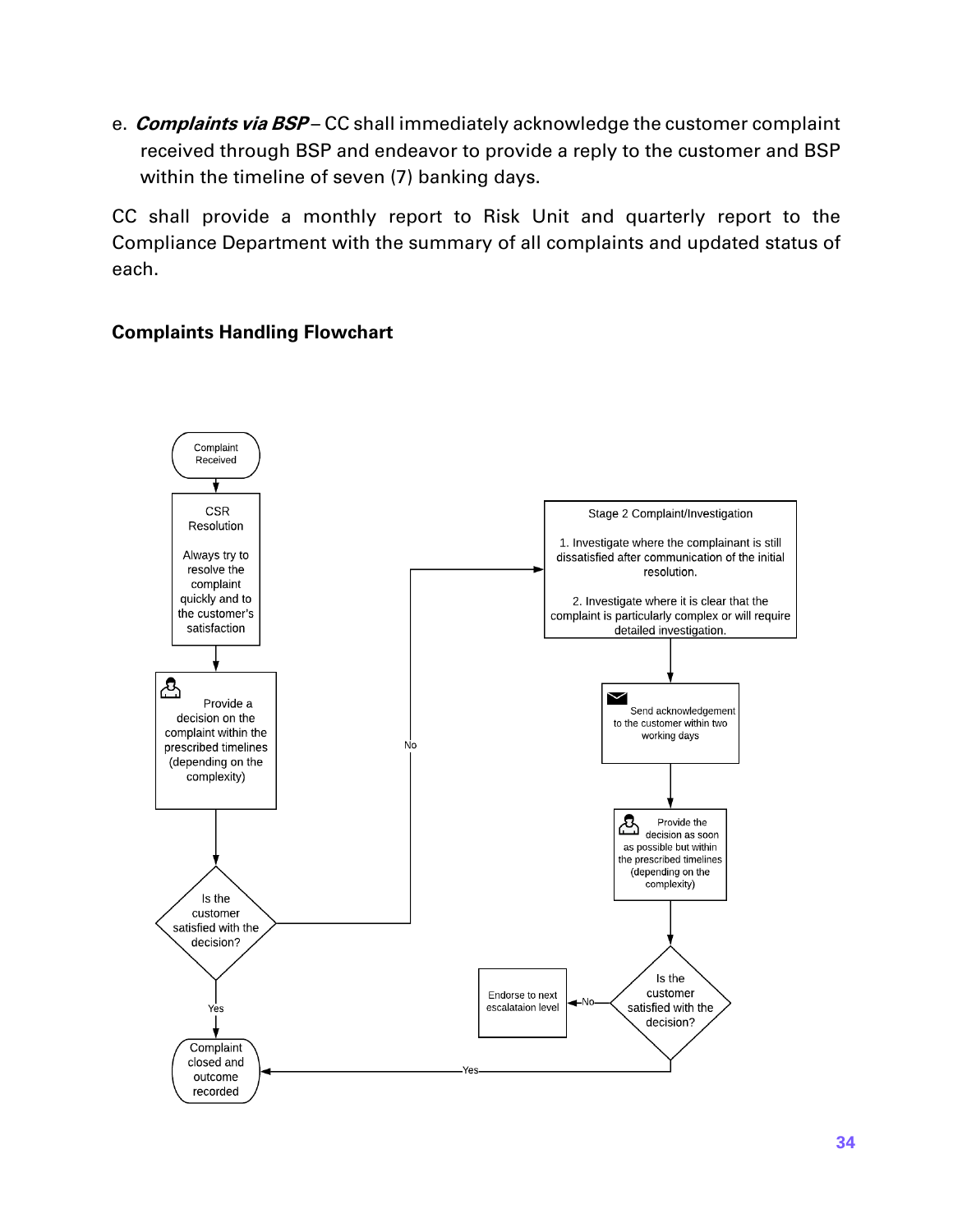## **Complaints Escalation Levels**